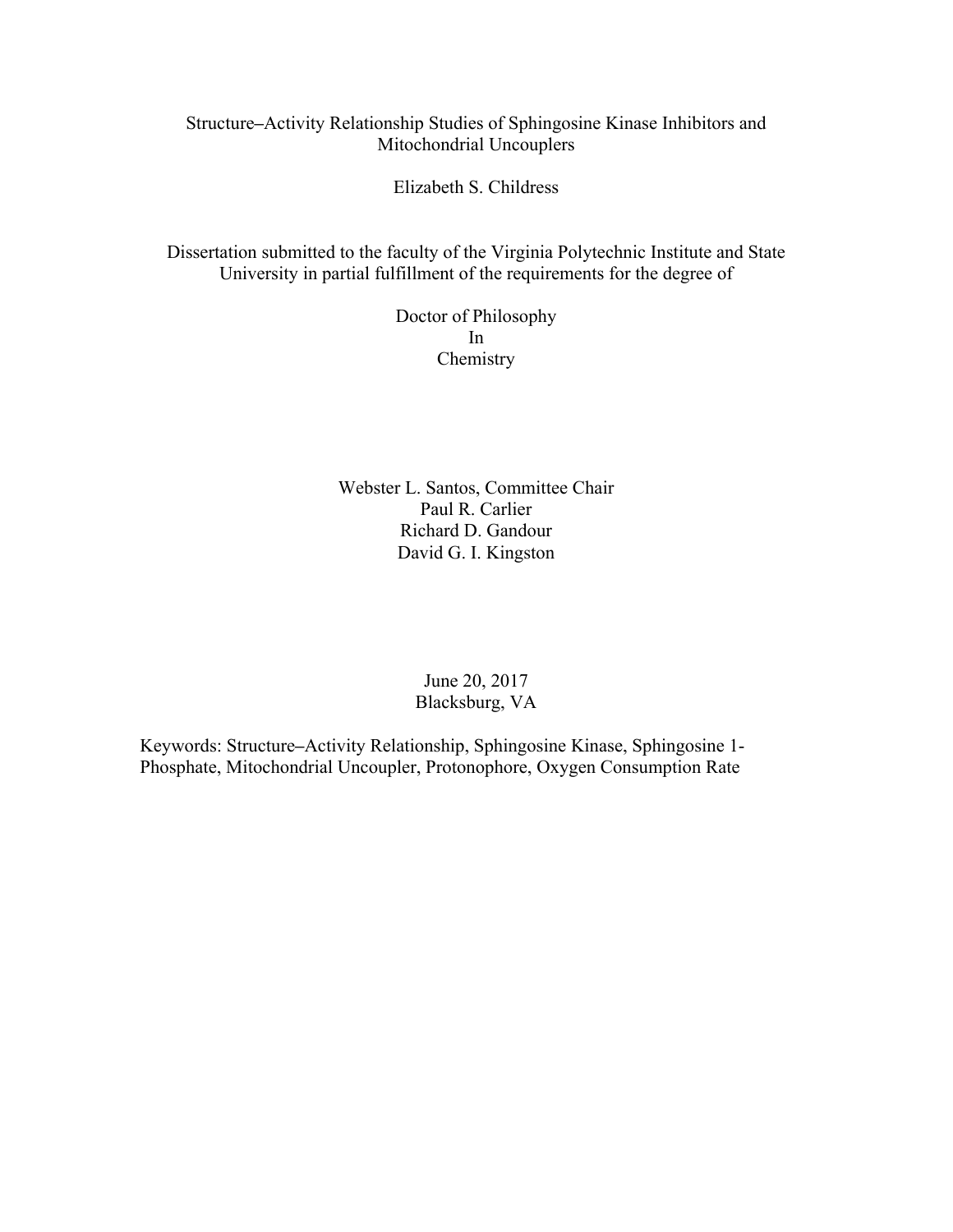#### **ELSEVIER LICENSE TERMS AND CONDITIONS**

May 01, 2017

This Agreement between Elizabeth S Childress ("You") and Elsevier ("Elsevier") consists of your license details and the terms and conditions provided by Elsevier and Copyright Clearance Center.

| License Number                                  | 4100511216419                                                                                                                                                                      |
|-------------------------------------------------|------------------------------------------------------------------------------------------------------------------------------------------------------------------------------------|
| License date                                    | May 01, 2017                                                                                                                                                                       |
| <b>Licensed Content Publisher</b>               | Elsevier                                                                                                                                                                           |
| <b>Licensed Content Publication Structure</b>   |                                                                                                                                                                                    |
| <b>Licensed Content Title</b>                   | Molecular Basis of Sphingosine Kinase 1 Substrate Recognition and<br>Catalysis                                                                                                     |
| <b>Licensed Content Author</b>                  | Zhulun Wang, Xiaoshan Min, Shou-Hua Xiao, Sheree<br>Johnstone, William Romanow, David Meininger, Haoda Xu, Jinsong<br>Liu, Jessica Dai, Songzhu An, Stephen Thibault, Nigel Walker |
| <b>Licensed Content Date</b>                    | 7 May 2013                                                                                                                                                                         |
| <b>Licensed Content Volume</b>                  | 21                                                                                                                                                                                 |
| <b>Licensed Content Issue</b>                   | 5                                                                                                                                                                                  |
| <b>Licensed Content Pages</b>                   | 12                                                                                                                                                                                 |
| <b>Start Page</b>                               | 798                                                                                                                                                                                |
| <b>End Page</b>                                 | 809                                                                                                                                                                                |
| <b>Type of Use</b>                              | reuse in a thesis/dissertation                                                                                                                                                     |
| Portion                                         | figures/tables/illustrations                                                                                                                                                       |
| Number of<br>figures/tables/illustrations       | 1                                                                                                                                                                                  |
| Format                                          | both print and electronic                                                                                                                                                          |
| Are you the author of this<br>Elsevier article? | No                                                                                                                                                                                 |
| Will you be translating?                        | No                                                                                                                                                                                 |
| Order reference number                          |                                                                                                                                                                                    |
| Original figure numbers                         | figures 3 and figure 5                                                                                                                                                             |
| Title of your<br>thesis/dissertation            | Structure-Activity Relationship Studies of Sphingosine Kinase<br>Inhibitors and Mitochondrial Uncouplers                                                                           |
| <b>Expected completion date</b>                 | Jun 2017                                                                                                                                                                           |
| Estimated size (number of<br>pages)             | 500                                                                                                                                                                                |
| Elsevier VAT number                             | GB 494 6272 12                                                                                                                                                                     |

https://s100.copyright.com/App/PrintableLicenseFrame.jsp?publisher…8aa-8efe-43b2-a451-282a52367c54%20%20&targetPage=printablelicense Page 1 of 7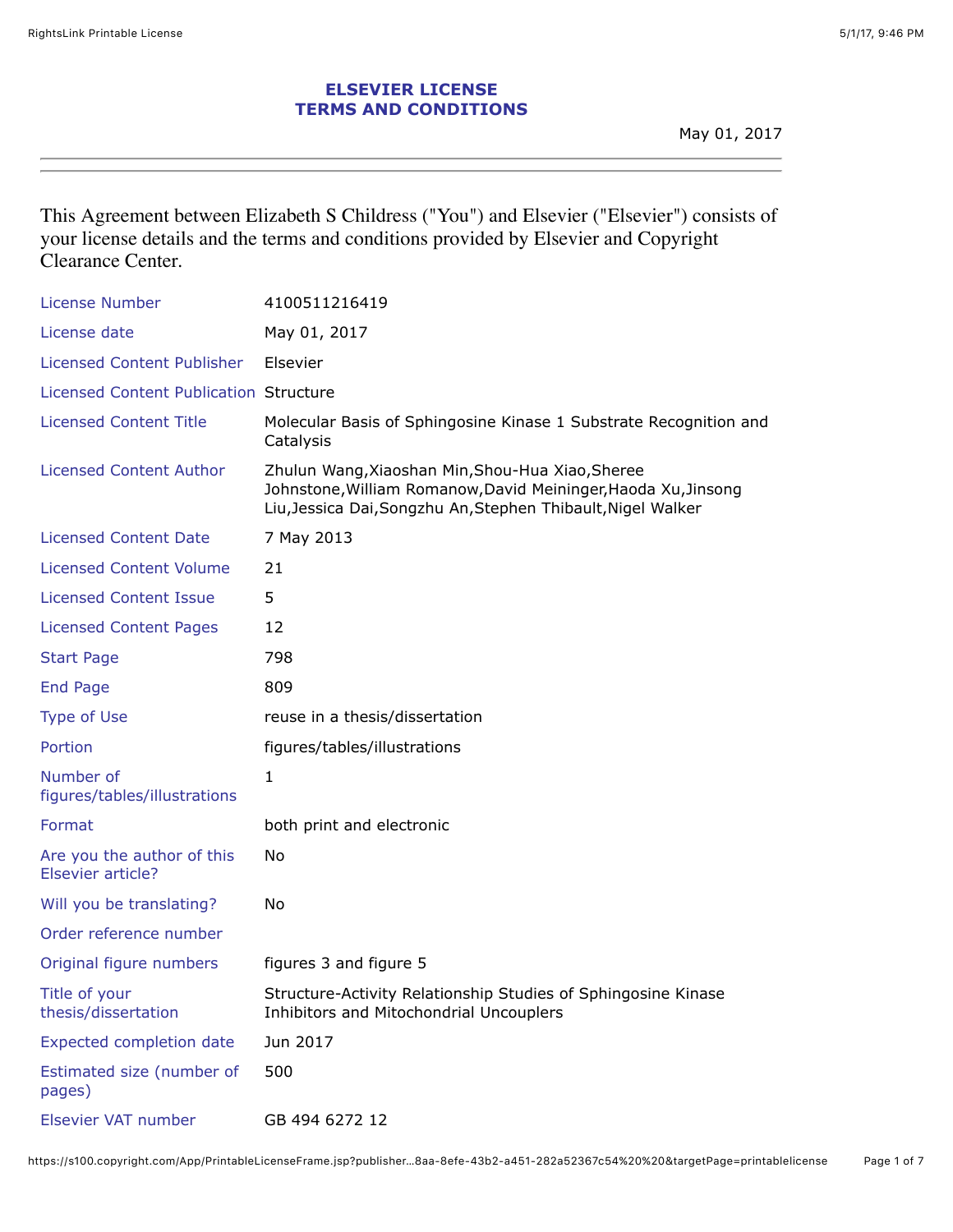| <b>Requestor Location</b>   | Elizabeth S Childress<br>600 Houndschase Lane<br>Apartment F         |
|-----------------------------|----------------------------------------------------------------------|
|                             | BLACKSBURG, VA 24060<br>United States<br>Attn: Elizabeth S Childress |
| Publisher Tax ID            | 98-0397604                                                           |
| <b>Total</b>                | $0.00$ USD                                                           |
| <b>Terms and Conditions</b> |                                                                      |

**INTRODUCTION**

1. The publisher for this copyrighted material is Elsevier. By clicking "accept" in connection with completing this licensing transaction, you agree that the following terms and conditions apply to this transaction (along with the Billing and Payment terms and conditions established by Copyright Clearance Center, Inc. ("CCC"), at the time that you opened your Rightslink account and that are available at any time at [http://myaccount.copyright.com](http://myaccount.copyright.com/)).

#### **GENERAL TERMS**

2. Elsevier hereby grants you permission to reproduce the aforementioned material subject to the terms and conditions indicated.

3. Acknowledgement: If any part of the material to be used (for example, figures) has appeared in our publication with credit or acknowledgement to another source, permission must also be sought from that source. If such permission is not obtained then that material may not be included in your publication/copies. Suitable acknowledgement to the source must be made, either as a footnote or in a reference list at the end of your publication, as follows:

"Reprinted from Publication title, Vol /edition number, Author(s), Title of article / title of chapter, Pages No., Copyright (Year), with permission from Elsevier [OR APPLICABLE SOCIETY COPYRIGHT OWNER]." Also Lancet special credit - "Reprinted from The Lancet, Vol. number, Author(s), Title of article, Pages No., Copyright (Year), with permission from Elsevier."

4. Reproduction of this material is confined to the purpose and/or media for which permission is hereby given.

5. Altering/Modifying Material: Not Permitted. However figures and illustrations may be altered/adapted minimally to serve your work. Any other abbreviations, additions, deletions and/or any other alterations shall be made only with prior written authorization of Elsevier Ltd. (Please contact Elsevier at [permissions@elsevier.com](mailto:permissions@elsevier.com)). No modifications can be made to any Lancet figures/tables and they must be reproduced in full.

6. If the permission fee for the requested use of our material is waived in this instance, please be advised that your future requests for Elsevier materials may attract a fee.

7. Reservation of Rights: Publisher reserves all rights not specifically granted in the combination of (i) the license details provided by you and accepted in the course of this licensing transaction, (ii) these terms and conditions and (iii) CCC's Billing and Payment terms and conditions.

8. License Contingent Upon Payment: While you may exercise the rights licensed immediately upon issuance of the license at the end of the licensing process for the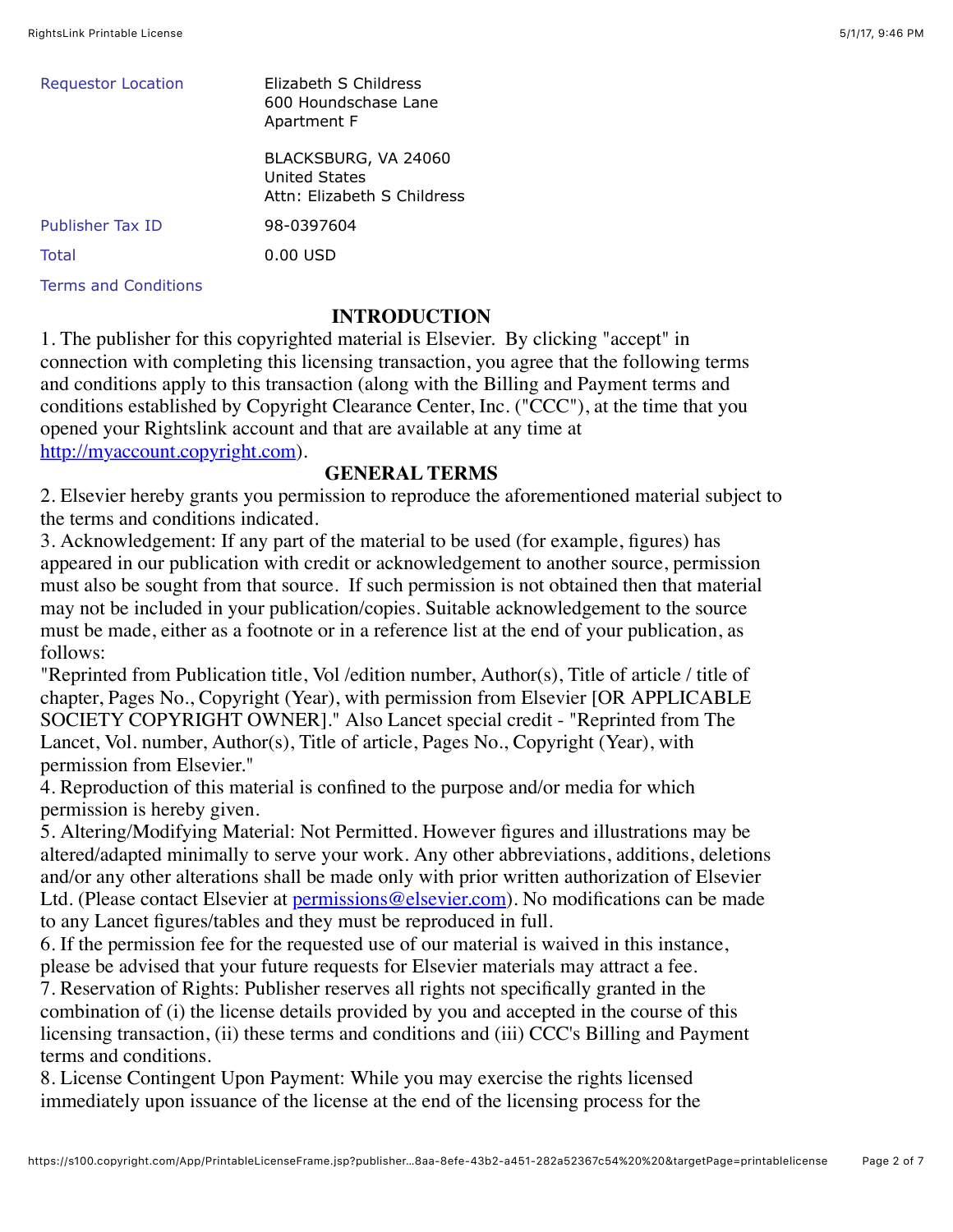transaction, provided that you have disclosed complete and accurate details of your proposed use, no license is finally effective unless and until full payment is received from you (either by publisher or by CCC) as provided in CCC's Billing and Payment terms and conditions. If full payment is not received on a timely basis, then any license preliminarily granted shall be deemed automatically revoked and shall be void as if never granted. Further, in the event that you breach any of these terms and conditions or any of CCC's Billing and Payment terms and conditions, the license is automatically revoked and shall be void as if never granted. Use of materials as described in a revoked license, as well as any use of the materials beyond the scope of an unrevoked license, may constitute copyright infringement and publisher reserves the right to take any and all action to protect its copyright in the materials.

9. Warranties: Publisher makes no representations or warranties with respect to the licensed material.

10. Indemnity: You hereby indemnify and agree to hold harmless publisher and CCC, and their respective officers, directors, employees and agents, from and against any and all claims arising out of your use of the licensed material other than as specifically authorized pursuant to this license.

11. No Transfer of License: This license is personal to you and may not be sublicensed, assigned, or transferred by you to any other person without publisher's written permission. 12. No Amendment Except in Writing: This license may not be amended except in a writing signed by both parties (or, in the case of publisher, by CCC on publisher's behalf).

13. Objection to Contrary Terms: Publisher hereby objects to any terms contained in any purchase order, acknowledgment, check endorsement or other writing prepared by you, which terms are inconsistent with these terms and conditions or CCC's Billing and Payment terms and conditions. These terms and conditions, together with CCC's Billing and Payment terms and conditions (which are incorporated herein), comprise the entire agreement between you and publisher (and CCC) concerning this licensing transaction. In the event of any conflict between your obligations established by these terms and conditions and those established by CCC's Billing and Payment terms and conditions, these terms and conditions shall control.

14. Revocation: Elsevier or Copyright Clearance Center may deny the permissions described in this License at their sole discretion, for any reason or no reason, with a full refund payable to you. Notice of such denial will be made using the contact information provided by you. Failure to receive such notice will not alter or invalidate the denial. In no event will Elsevier or Copyright Clearance Center be responsible or liable for any costs, expenses or damage incurred by you as a result of a denial of your permission request, other than a refund of the amount(s) paid by you to Elsevier and/or Copyright Clearance Center for denied permissions.

# **LIMITED LICENSE**

The following terms and conditions apply only to specific license types:

15. **Translation**: This permission is granted for non-exclusive world **English** rights only unless your license was granted for translation rights. If you licensed translation rights you may only translate this content into the languages you requested. A professional translator must perform all translations and reproduce the content word for word preserving the integrity of the article.

16. **Posting licensed content on any Website**: The following terms and conditions apply as follows: Licensing material from an Elsevier journal: All content posted to the web site must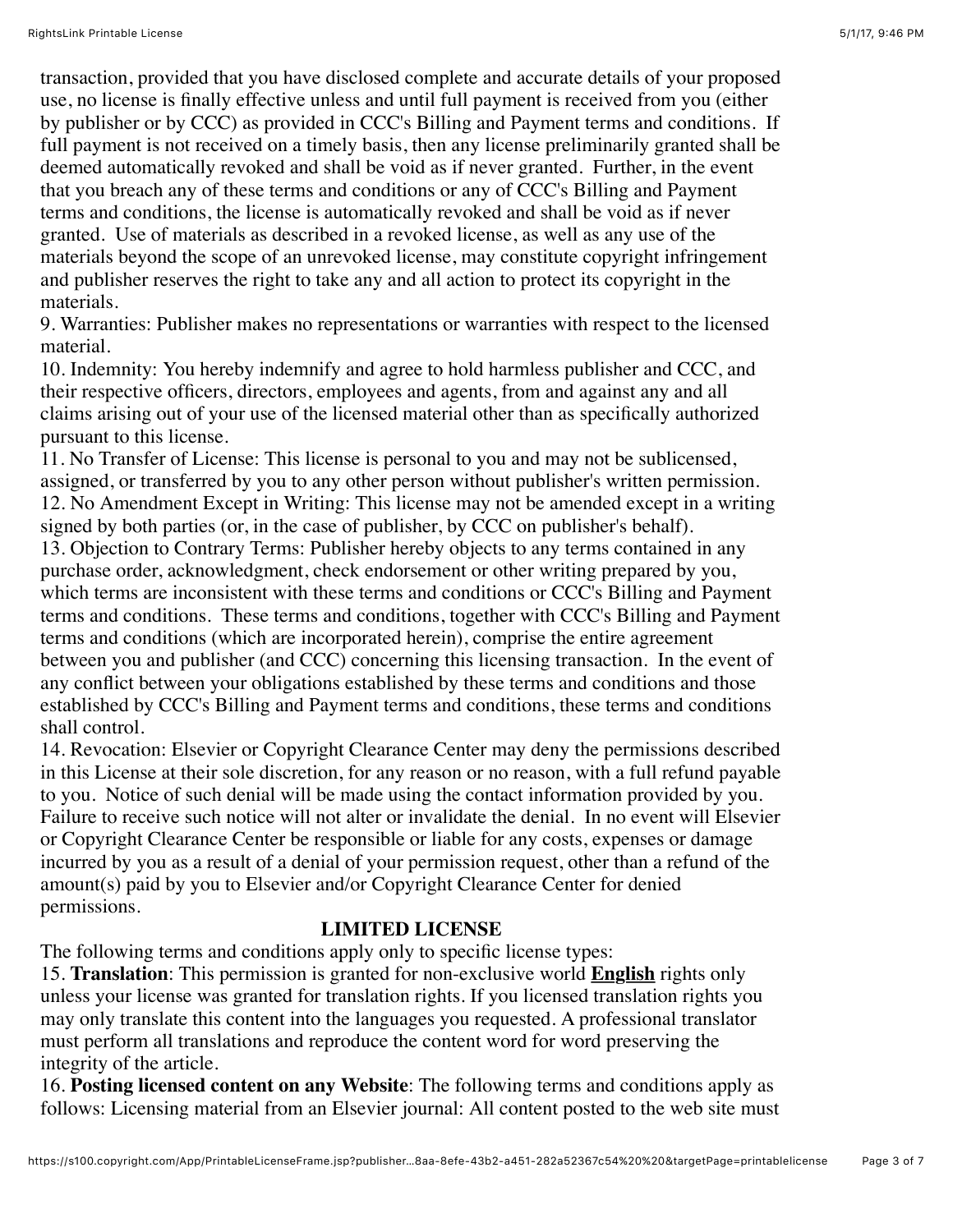maintain the copyright information line on the bottom of each image; A hyper-text must be included to the Homepage of the journal from which you are licensing at

<http://www.sciencedirect.com/science/journal/xxxxx> or the Elsevier homepage for books at [http://www.elsevier.com](http://www.elsevier.com/); Central Storage: This license does not include permission for a scanned version of the material to be stored in a central repository such as that provided by Heron/XanEdu.

Licensing material from an Elsevier book: A hyper-text link must be included to the Elsevier homepage at [http://www.elsevier.com](http://www.elsevier.com/) . All content posted to the web site must maintain the copyright information line on the bottom of each image.

**Posting licensed content on Electronic reserve**: In addition to the above the following clauses are applicable: The web site must be password-protected and made available only to bona fide students registered on a relevant course. This permission is granted for 1 year only. You may obtain a new license for future website posting.

17. **For journal authors:** the following clauses are applicable in addition to the above: **Preprints:**

A preprint is an author's own write-up of research results and analysis, it has not been peerreviewed, nor has it had any other value added to it by a publisher (such as formatting, copyright, technical enhancement etc.).

Authors can share their preprints anywhere at any time. Preprints should not be added to or enhanced in any way in order to appear more like, or to substitute for, the final versions of articles however authors can update their preprints on arXiv or RePEc with their Accepted Author Manuscript (see below).

If accepted for publication, we encourage authors to link from the preprint to their formal publication via its DOI. Millions of researchers have access to the formal publications on ScienceDirect, and so links will help users to find, access, cite and use the best available version. Please note that Cell Press, The Lancet and some society-owned have different preprint policies. Information on these policies is available on the journal homepage.

**Accepted Author Manuscripts:** An accepted author manuscript is the manuscript of an article that has been accepted for publication and which typically includes authorincorporated changes suggested during submission, peer review and editor-author communications.

Authors can share their accepted author manuscript:

- immediately
	- via their non-commercial person homepage or blog
	- by updating a preprint in arXiv or RePEc with the accepted manuscript
	- via their research institute or institutional repository for internal institutional uses or as part of an invitation-only research collaboration work-group
	- directly by providing copies to their students or to research collaborators for their personal use
	- for private scholarly sharing as part of an invitation-only work group on commercial sites with which Elsevier has an agreement
- After the embargo period
	- via non-commercial hosting platforms such as their institutional repository
	- via commercial sites with which Elsevier has an agreement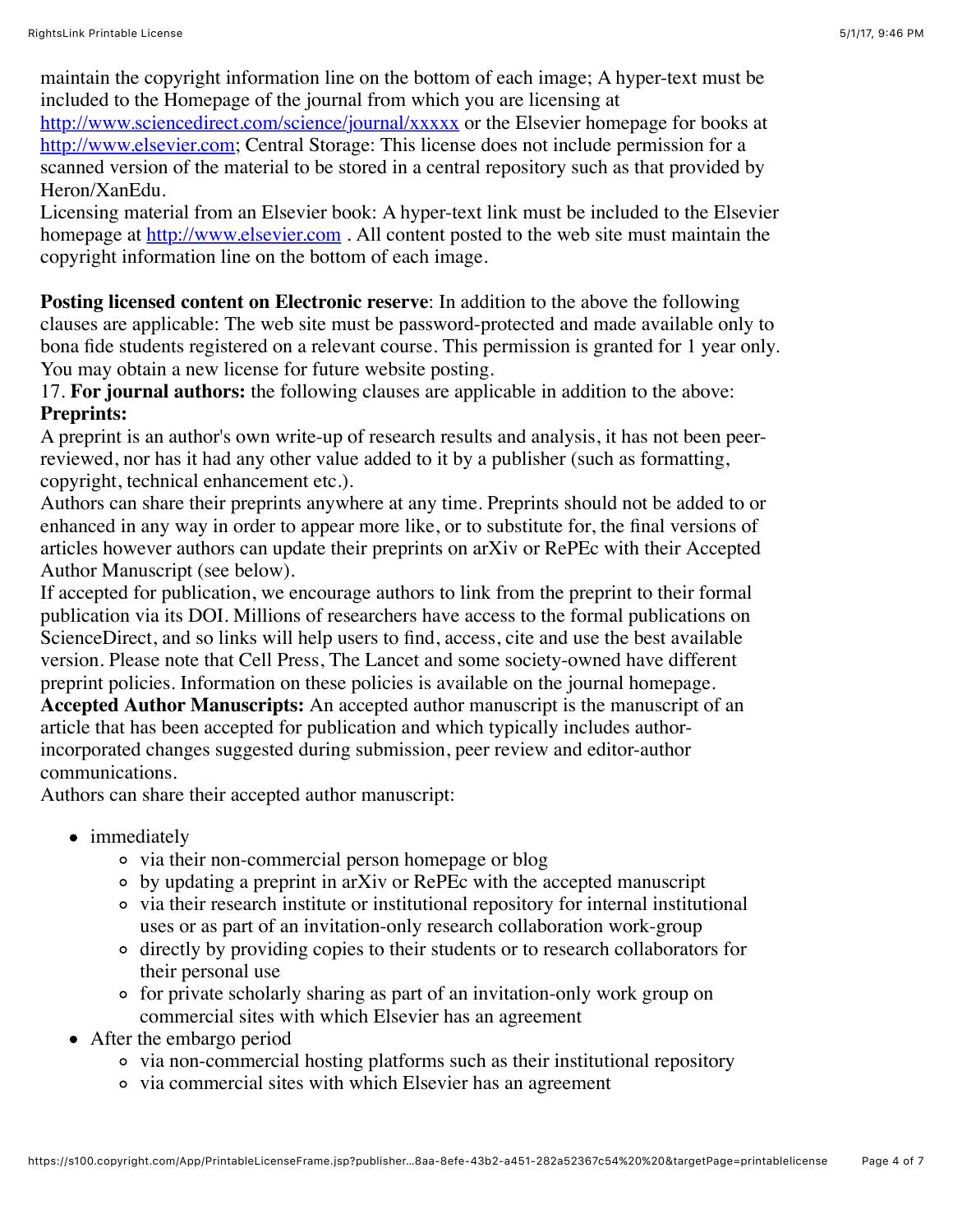In all cases accepted manuscripts should:

- link to the formal publication via its DOI
- bear a CC-BY-NC-ND license this is easy to do
- if aggregated with other manuscripts, for example in a repository or other site, be shared in alignment with our hosting policy not be added to or enhanced in any way to appear more like, or to substitute for, the published journal article.

**Published journal article (JPA):** A published journal article (PJA) is the definitive final record of published research that appears or will appear in the journal and embodies all value-adding publishing activities including peer review co-ordination, copy-editing, formatting, (if relevant) pagination and online enrichment.

Policies for sharing publishing journal articles differ for subscription and gold open access articles:

**Subscription Articles:** If you are an author, please share a link to your article rather than the full-text. Millions of researchers have access to the formal publications on ScienceDirect, and so links will help your users to find, access, cite, and use the best available version. Theses and dissertations which contain embedded PJAs as part of the formal submission can be posted publicly by the awarding institution with DOI links back to the formal publications on ScienceDirect.

If you are affiliated with a library that subscribes to ScienceDirect you have additional private sharing rights for others' research accessed under that agreement. This includes use for classroom teaching and internal training at the institution (including use in course packs and courseware programs), and inclusion of the article for grant funding purposes.

**Gold Open Access Articles:** May be shared according to the author-selected end-user license and should contain a [CrossMark logo](http://www.crossref.org/crossmark/index.html), the end user license, and a DOI link to the formal publication on ScienceDirect.

Please refer to Elsevier's [posting policy](http://www.elsevier.com/about/open-access/open-access-policies/article-posting-policy) for further information.

18. **For book authors** the following clauses are applicable in addition to the above: Authors are permitted to place a brief summary of their work online only. You are not allowed to download and post the published electronic version of your chapter, nor may you scan the printed edition to create an electronic version. **Posting to a repository:** Authors are permitted to post a summary of their chapter only in their institution's repository.

19. **Thesis/Dissertation**: If your license is for use in a thesis/dissertation your thesis may be submitted to your institution in either print or electronic form. Should your thesis be published commercially, please reapply for permission. These requirements include permission for the Library and Archives of Canada to supply single copies, on demand, of the complete thesis and include permission for Proquest/UMI to supply single copies, on demand, of the complete thesis. Should your thesis be published commercially, please reapply for permission. Theses and dissertations which contain embedded PJAs as part of the formal submission can be posted publicly by the awarding institution with DOI links back to the formal publications on ScienceDirect.

# **Elsevier Open Access Terms and Conditions**

You can publish open access with Elsevier in hundreds of open access journals or in nearly 2000 established subscription journals that support open access publishing. Permitted third party re-use of these open access articles is defined by the author's choice of Creative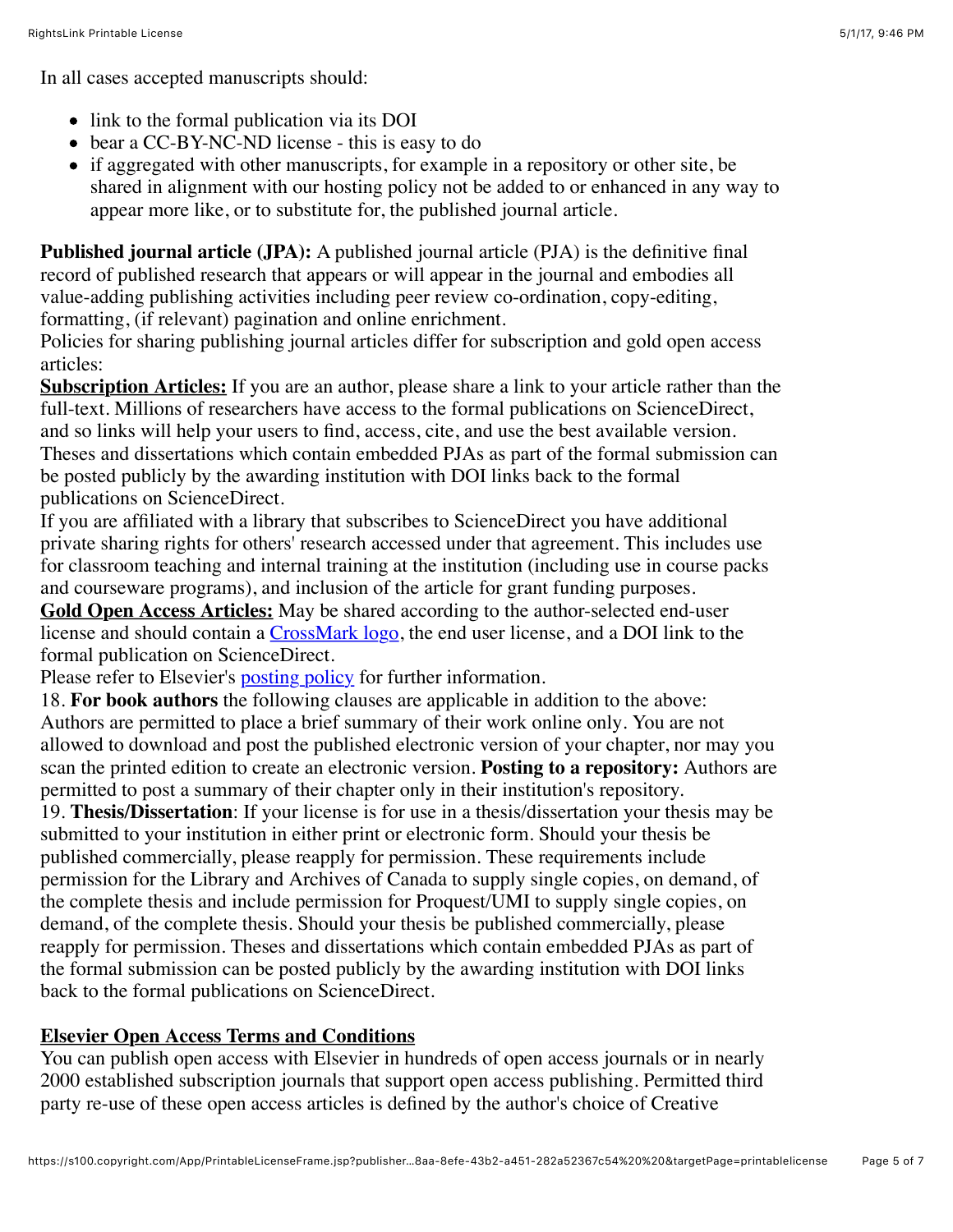Commons user license. See our [open access license policy](http://www.elsevier.com/about/open-access/open-access-policies/oa-license-policy) for more information. **Terms & Conditions applicable to all Open Access articles published with Elsevier:** Any reuse of the article must not represent the author as endorsing the adaptation of the article nor should the article be modified in such a way as to damage the author's honour or reputation. If any changes have been made, such changes must be clearly indicated. The author(s) must be appropriately credited and we ask that you include the end user license and a DOI link to the formal publication on ScienceDirect.

If any part of the material to be used (for example, figures) has appeared in our publication with credit or acknowledgement to another source it is the responsibility of the user to ensure their reuse complies with the terms and conditions determined by the rights holder. **Additional Terms & Conditions applicable to each Creative Commons user license: CC BY:** The CC-BY license allows users to copy, to create extracts, abstracts and new works from the Article, to alter and revise the Article and to make commercial use of the Article (including reuse and/or resale of the Article by commercial entities), provided the user gives appropriate credit (with a link to the formal publication through the relevant DOI), provides a link to the license, indicates if changes were made and the licensor is not represented as endorsing the use made of the work. The full details of the license are available at [http://creativecommons.org/licenses/by/4.0.](http://creativecommons.org/licenses/by/4.0)

**CC BY NC SA:** The CC BY-NC-SA license allows users to copy, to create extracts, abstracts and new works from the Article, to alter and revise the Article, provided this is not done for commercial purposes, and that the user gives appropriate credit (with a link to the formal publication through the relevant DOI), provides a link to the license, indicates if changes were made and the licensor is not represented as endorsing the use made of the work. Further, any new works must be made available on the same conditions. The full details of the license are available at [http://creativecommons.org/licenses/by-nc-sa/4.0.](http://creativecommons.org/licenses/by-nc-sa/4.0) **CC BY NC ND:** The CC BY-NC-ND license allows users to copy and distribute the Article, provided this is not done for commercial purposes and further does not permit distribution of the Article if it is changed or edited in any way, and provided the user gives appropriate credit (with a link to the formal publication through the relevant DOI), provides a link to the license, and that the licensor is not represented as endorsing the use made of the work. The full details of the license are available at [http://creativecommons.org/licenses/by-nc-nd/4.0.](http://creativecommons.org/licenses/by-nc-nd/4.0) Any commercial reuse of Open Access articles published with a CC BY NC SA or CC BY NC ND license requires permission from Elsevier and will be subject to a fee. Commercial reuse includes:

- Associating advertising with the full text of the Article
- Charging fees for document delivery or access
- Article aggregation
- Systematic distribution via e-mail lists or share buttons

Posting or linking by commercial companies for use by customers of those companies.

# 20. **Other Conditions**:

v1.9

#### **Questions? [customercare@copyright.com](mailto:customercare@copyright.com) or +1-855-239-3415 (toll free in the US) or +1-978-646-2777.**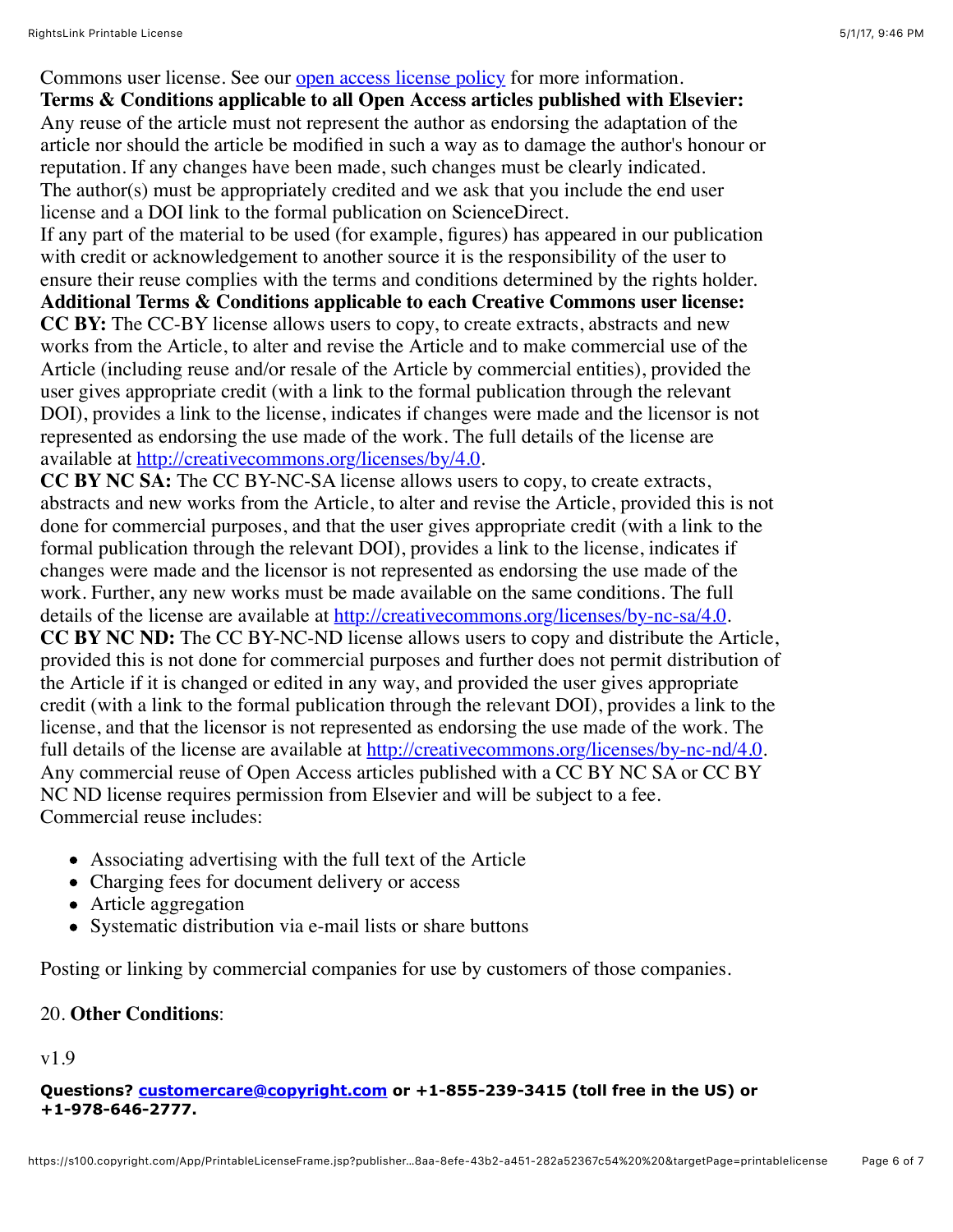RightsLink Printable License 5/1/17, 9:46 PM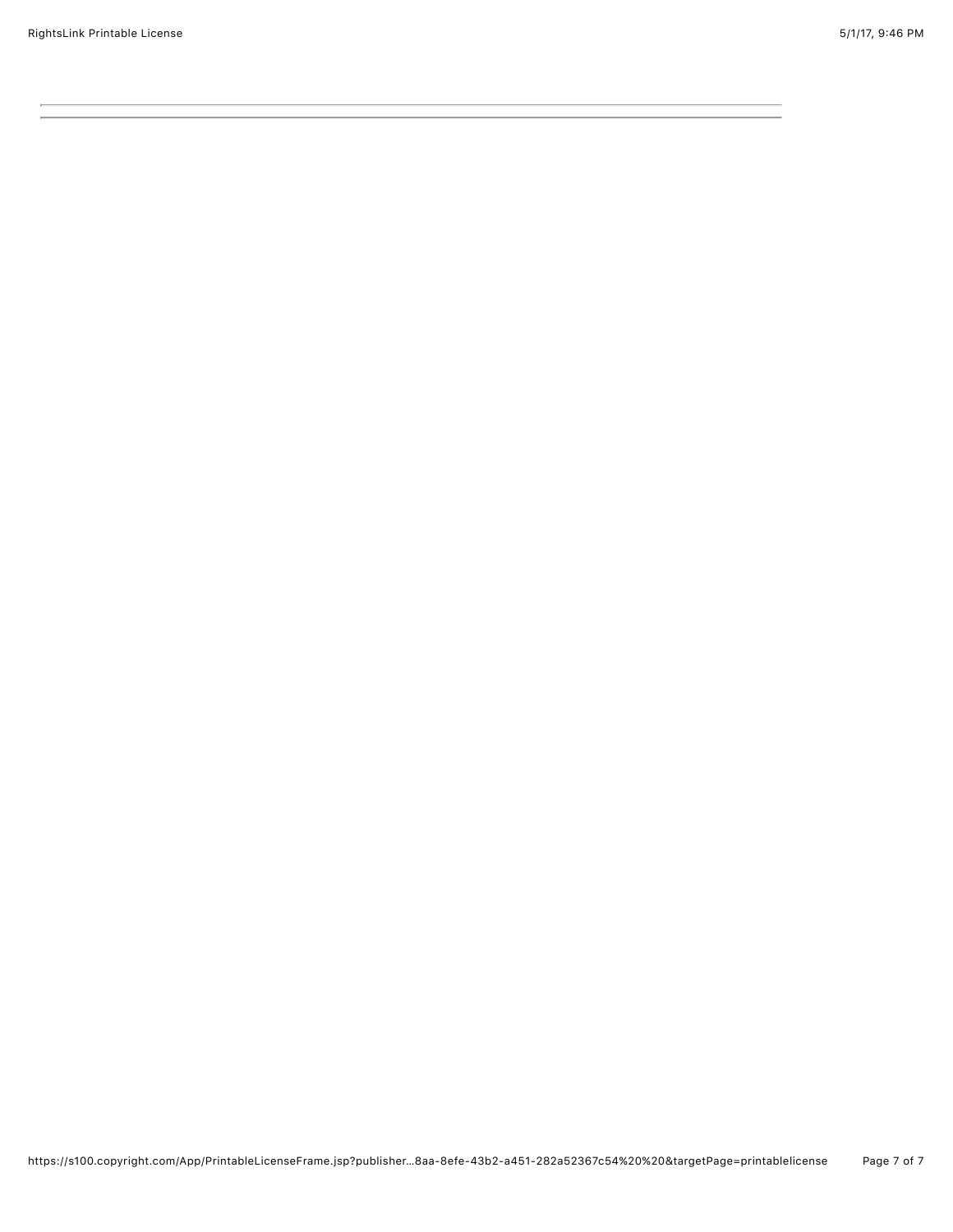

11200 Rockville Pike Suite 302 Rockville, Maryland 20852

August 19, 2011

American Society for Biochemistry and Molecular Biology

To whom it may concern,

It is the policy of the American Society for Biochemistry and Molecular Biology to allow reuse of any material published in its journals (the Journal of Biological Chemistry, Molecular & Cellular Proteomics and the Journal of Lipid Research) in a thesis or dissertation at no cost and with no explicit permission needed. Please see our copyright permissions page on the journal site for more information.

Best wishes,

Sarah Crespi

[American Society for Biochemistry and Molecular Biology](http://www.asbmb.org/) 11200 Rockville Pike, Rockville, MD Suite 302 240-283-6616 [JBC](http://www.jbc.org/) | [MCP](http://www.mcponline.org/) | [JLR](http://www.jlr.org/)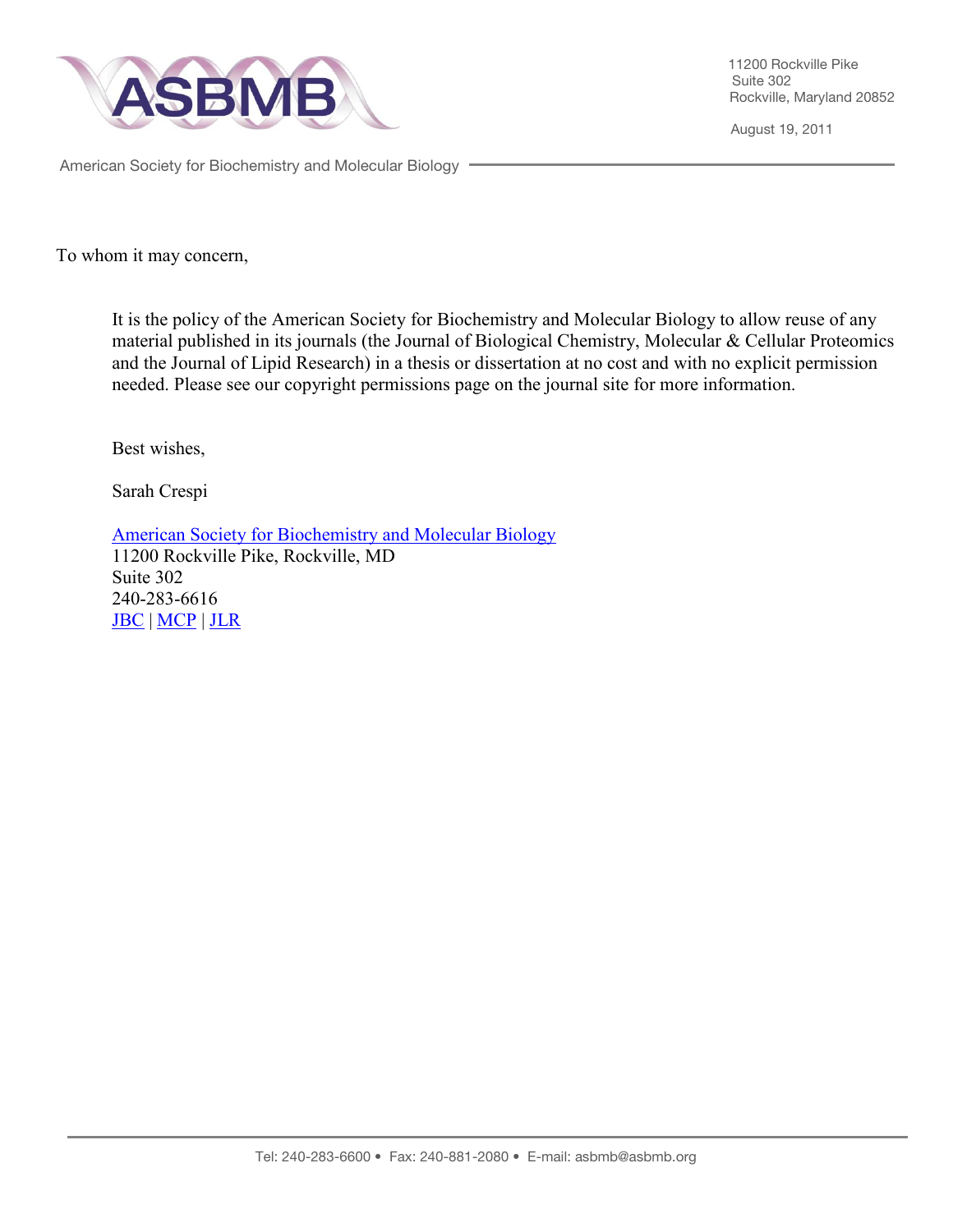#### **JOHN WILEY AND SONS LICENSE TERMS AND CONDITIONS**

May 02, 2017

This Agreement between Elizabeth S Childress ("You") and John Wiley and Sons ("John Wiley and Sons") consists of your license details and the terms and conditions provided by John Wiley and Sons and Copyright Clearance Center.

| <b>License Number</b>                     | 4101120948145                                                                                            |
|-------------------------------------------|----------------------------------------------------------------------------------------------------------|
| License date                              | May 02, 2017                                                                                             |
| Licensed Content Publisher                | John Wiley and Sons                                                                                      |
| Licensed Content Publication FEBS Journal |                                                                                                          |
| <b>Licensed Content Title</b>             | Roles, regulation and inhibitors of sphingosine kinase 2                                                 |
| <b>Licensed Content Author</b>            | Heidi A. Neubauer, Stuart M. Pitson                                                                      |
| <b>Licensed Content Date</b>              | Jun 7, 2013                                                                                              |
| <b>Licensed Content Pages</b>             | 20                                                                                                       |
| Type of use                               | Dissertation/Thesis                                                                                      |
| Requestor type                            | University/Academic                                                                                      |
| Format                                    | Print and electronic                                                                                     |
| Portion                                   | Figure/table                                                                                             |
| Number of figures/tables                  | 1                                                                                                        |
| Original Wiley figure/table<br>number(s)  | Figure 4                                                                                                 |
| Will you be translating?                  | No                                                                                                       |
| Title of your thesis /<br>dissertation    | Structure-Activity Relationship Studies of Sphingosine Kinase<br>Inhibitors and Mitochondrial Uncouplers |
| <b>Expected completion date</b>           | Jun 2017                                                                                                 |
| Expected size (number of<br>pages)        | 500                                                                                                      |
| <b>Requestor Location</b>                 | Elizabeth S Childress<br>600 Houndschase Lane<br>Apartment F                                             |
|                                           | BLACKSBURG, VA 24060<br><b>United States</b><br>Attn: Elizabeth S Childress                              |
| Publisher Tax ID                          | EU826007151                                                                                              |
| <b>Billing Type</b>                       | Invoice                                                                                                  |
| <b>Billing Address</b>                    | Elizabeth S Childress<br>600 Houndschase Lane                                                            |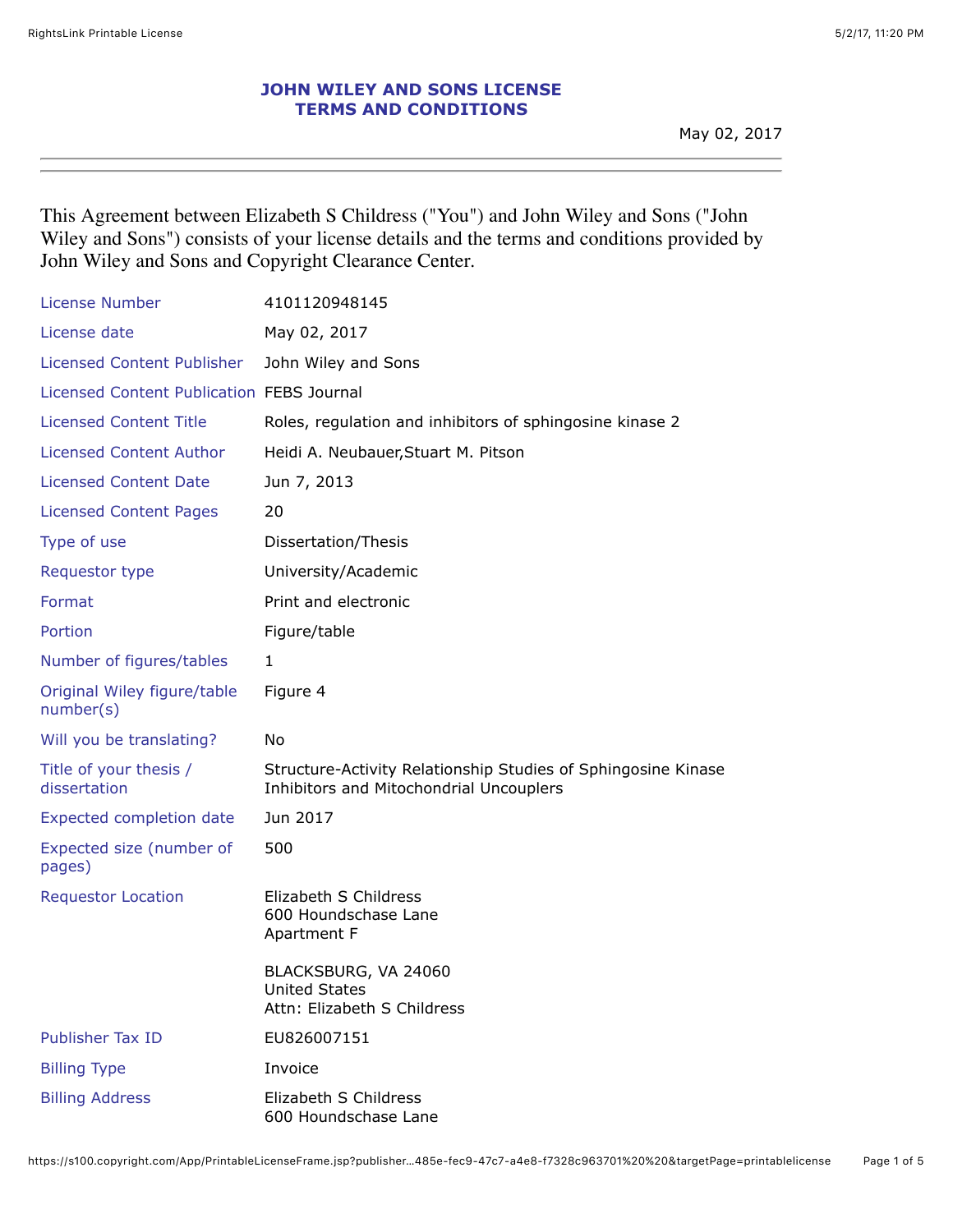Apartment F

BLACKSBURG, VA 24060 United States Attn: Elizabeth S Childress

Total 0.00 USD

Terms and Conditions

#### **TERMS AND CONDITIONS**

This copyrighted material is owned by or exclusively licensed to John Wiley & Sons, Inc. or one of its group companies (each a"Wiley Company") or handled on behalf of a society with which a Wiley Company has exclusive publishing rights in relation to a particular work (collectively "WILEY"). By clicking "accept" in connection with completing this licensing transaction, you agree that the following terms and conditions apply to this transaction (along with the billing and payment terms and conditions established by the Copyright Clearance Center Inc., ("CCC's Billing and Payment terms and conditions"), at the time that you opened your RightsLink account (these are available at any time at [http://myaccount.copyright.com](http://myaccount.copyright.com/)).

# **Terms and Conditions**

- The materials you have requested permission to reproduce or reuse (the "Wiley" Materials") are protected by copyright.
- You are hereby granted a personal, non-exclusive, non-sub licensable (on a standalone basis), non-transferable, worldwide, limited license to reproduce the Wiley Materials for the purpose specified in the licensing process. This license, **and any CONTENT (PDF or image file) purchased as part of your order,** is for a one-time use only and limited to any maximum distribution number specified in the license. The first instance of republication or reuse granted by this license must be completed within two years of the date of the grant of this license (although copies prepared before the end date may be distributed thereafter). The Wiley Materials shall not be used in any other manner or for any other purpose, beyond what is granted in the license. Permission is granted subject to an appropriate acknowledgement given to the author, title of the material/book/journal and the publisher. You shall also duplicate the copyright notice that appears in the Wiley publication in your use of the Wiley Material. Permission is also granted on the understanding that nowhere in the text is a previously published source acknowledged for all or part of this Wiley Material. Any third party content is expressly excluded from this permission.
- With respect to the Wiley Materials, all rights are reserved. Except as expressly granted by the terms of the license, no part of the Wiley Materials may be copied, modified, adapted (except for minor reformatting required by the new Publication), translated, reproduced, transferred or distributed, in any form or by any means, and no derivative works may be made based on the Wiley Materials without the prior permission of the respective copyright owner.**For STM Signatory Publishers clearing permission under the terms of the [STM Permissions Guidelines](http://www.stm-assoc.org/copyright-legal-affairs/permissions/permissions-guidelines/) only, the terms of the license are extended to include subsequent editions and for editions**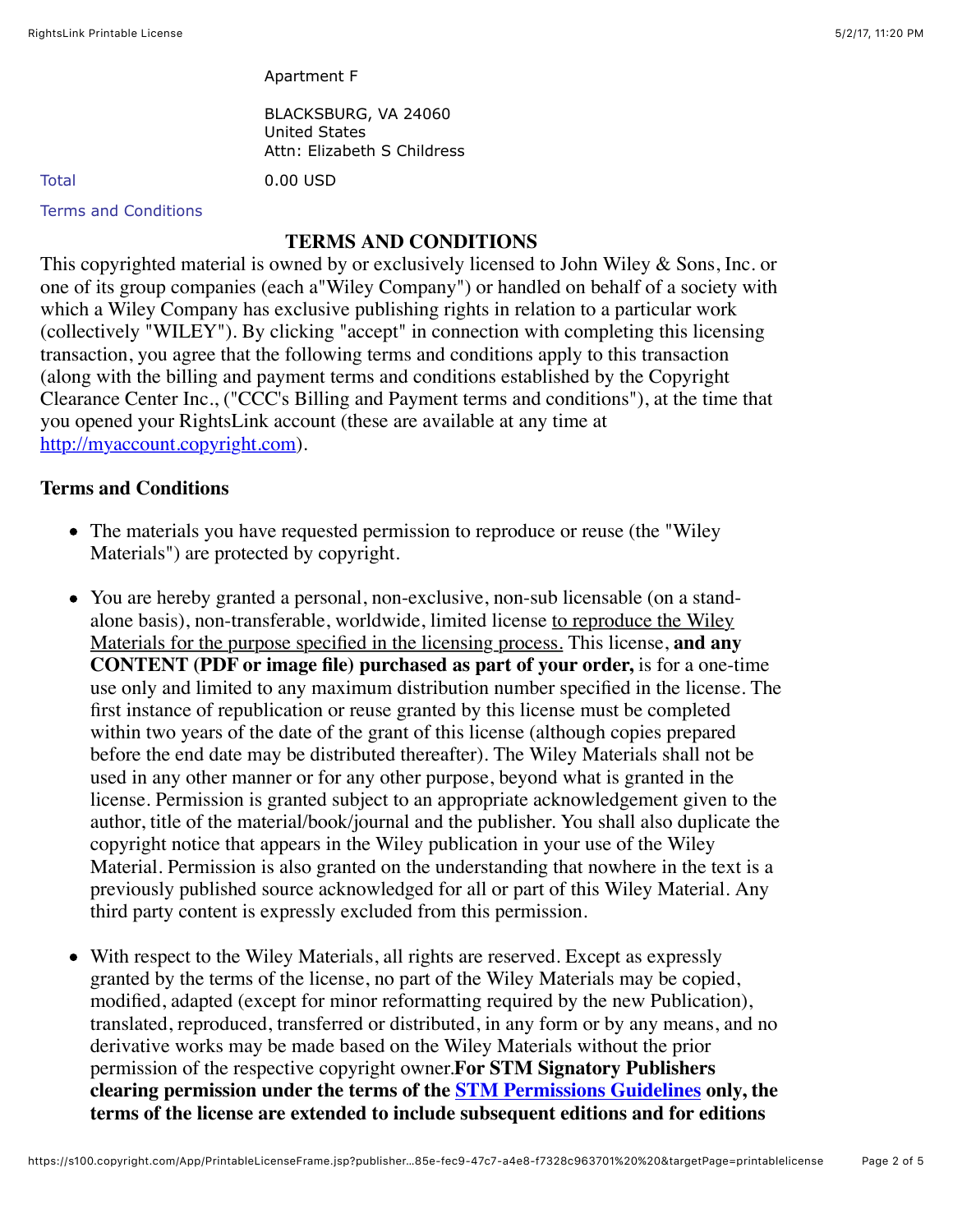**in other languages, provided such editions are for the work as a whole in situ and does not involve the separate exploitation of the permitted figures or extracts,** You may not alter, remove or suppress in any manner any copyright, trademark or other notices displayed by the Wiley Materials. You may not license, rent, sell, loan, lease, pledge, offer as security, transfer or assign the Wiley Materials on a stand-alone basis, or any of the rights granted to you hereunder to any other person.

- The Wiley Materials and all of the intellectual property rights therein shall at all times  $\bullet$ remain the exclusive property of John Wiley & Sons Inc, the Wiley Companies, or their respective licensors, and your interest therein is only that of having possession of and the right to reproduce the Wiley Materials pursuant to Section 2 herein during the continuance of this Agreement. You agree that you own no right, title or interest in or to the Wiley Materials or any of the intellectual property rights therein. You shall have no rights hereunder other than the license as provided for above in Section 2. No right, license or interest to any trademark, trade name, service mark or other branding ("Marks") of WILEY or its licensors is granted hereunder, and you agree that you shall not assert any such right, license or interest with respect thereto
- NEITHER WILEY NOR ITS LICENSORS MAKES ANY WARRANTY OR REPRESENTATION OF ANY KIND TO YOU OR ANY THIRD PARTY, EXPRESS, IMPLIED OR STATUTORY, WITH RESPECT TO THE MATERIALS OR THE ACCURACY OF ANY INFORMATION CONTAINED IN THE MATERIALS, INCLUDING, WITHOUT LIMITATION, ANY IMPLIED WARRANTY OF MERCHANTABILITY, ACCURACY, SATISFACTORY QUALITY, FITNESS FOR A PARTICULAR PURPOSE, USABILITY, INTEGRATION OR NON-INFRINGEMENT AND ALL SUCH WARRANTIES ARE HEREBY EXCLUDED BY WILEY AND ITS LICENSORS AND WAIVED BY YOU.
- WILEY shall have the right to terminate this Agreement immediately upon breach of this Agreement by you.
- You shall indemnify, defend and hold harmless WILEY, its Licensors and their respective directors, officers, agents and employees, from and against any actual or threatened claims, demands, causes of action or proceedings arising from any breach of this Agreement by you.
- IN NO EVENT SHALL WILEY OR ITS LICENSORS BE LIABLE TO YOU OR  $\bullet$ ANY OTHER PARTY OR ANY OTHER PERSON OR ENTITY FOR ANY SPECIAL, CONSEQUENTIAL, INCIDENTAL, INDIRECT, EXEMPLARY OR PUNITIVE DAMAGES, HOWEVER CAUSED, ARISING OUT OF OR IN CONNECTION WITH THE DOWNLOADING, PROVISIONING, VIEWING OR USE OF THE MATERIALS REGARDLESS OF THE FORM OF ACTION, WHETHER FOR BREACH OF CONTRACT, BREACH OF WARRANTY, TORT, NEGLIGENCE, INFRINGEMENT OR OTHERWISE (INCLUDING, WITHOUT LIMITATION, DAMAGES BASED ON LOSS OF PROFITS, DATA, FILES, USE, BUSINESS OPPORTUNITY OR CLAIMS OF THIRD PARTIES), AND WHETHER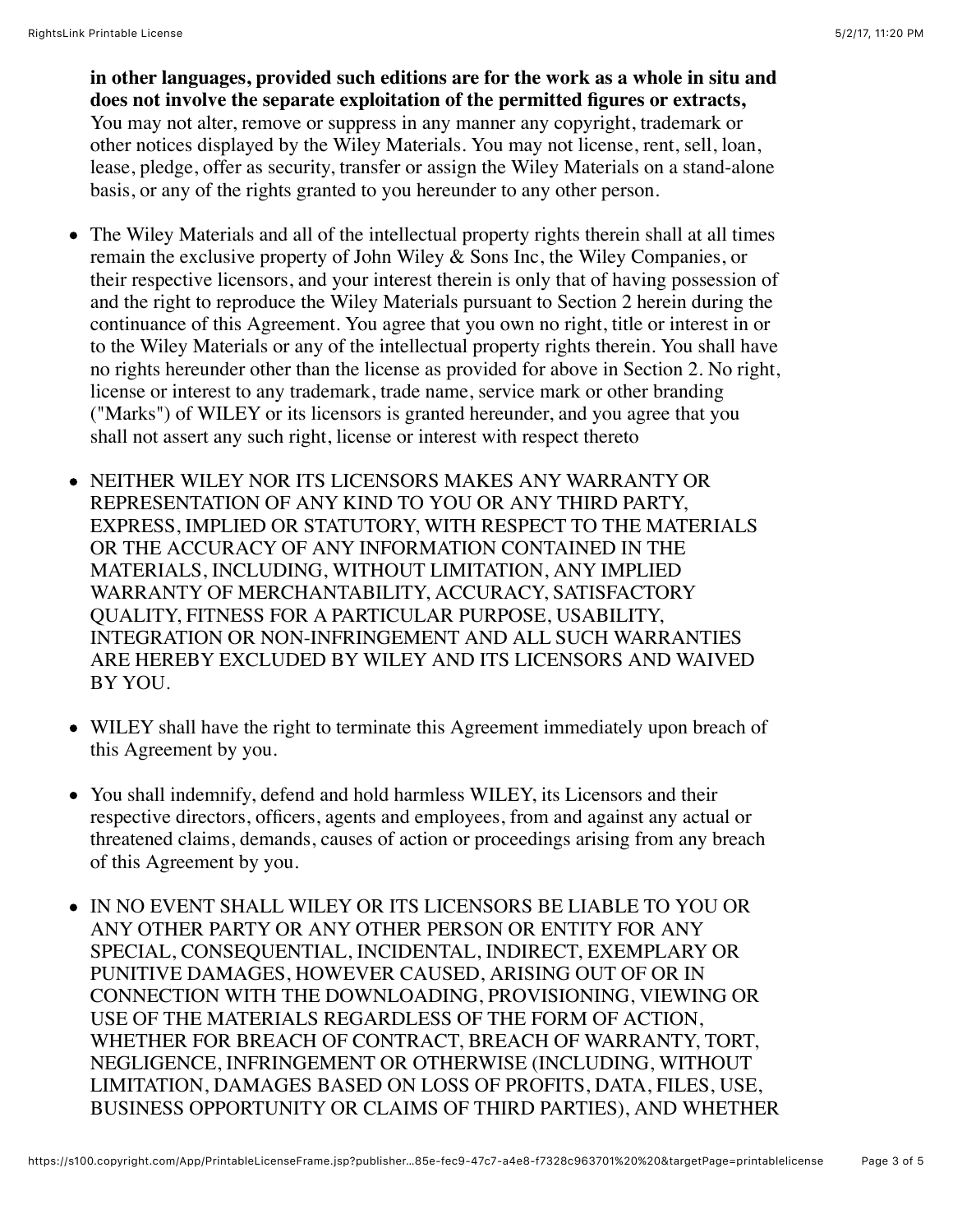# OR NOT THE PARTY HAS BEEN ADVISED OF THE POSSIBILITY OF SUCH DAMAGES. THIS LIMITATION SHALL APPLY NOTWITHSTANDING ANY FAILURE OF ESSENTIAL PURPOSE OF ANY LIMITED REMEDY PROVIDED HEREIN.

- Should any provision of this Agreement be held by a court of competent jurisdiction  $\bullet$ to be illegal, invalid, or unenforceable, that provision shall be deemed amended to achieve as nearly as possible the same economic effect as the original provision, and the legality, validity and enforceability of the remaining provisions of this Agreement shall not be affected or impaired thereby.
- The failure of either party to enforce any term or condition of this Agreement shall not  $\bullet$ constitute a waiver of either party's right to enforce each and every term and condition of this Agreement. No breach under this agreement shall be deemed waived or excused by either party unless such waiver or consent is in writing signed by the party granting such waiver or consent. The waiver by or consent of a party to a breach of any provision of this Agreement shall not operate or be construed as a waiver of or consent to any other or subsequent breach by such other party.
- This Agreement may not be assigned (including by operation of law or otherwise) by  $\bullet$ you without WILEY's prior written consent.
- Any fee required for this permission shall be non-refundable after thirty (30) days from receipt by the CCC.
- These terms and conditions together with CCC's Billing and Payment terms and  $\bullet$ conditions (which are incorporated herein) form the entire agreement between you and WILEY concerning this licensing transaction and (in the absence of fraud) supersedes all prior agreements and representations of the parties, oral or written. This Agreement may not be amended except in writing signed by both parties. This Agreement shall be binding upon and inure to the benefit of the parties' successors, legal representatives, and authorized assigns.
- In the event of any conflict between your obligations established by these terms and  $\bullet$ conditions and those established by CCC's Billing and Payment terms and conditions, these terms and conditions shall prevail.
- WILEY expressly reserves all rights not specifically granted in the combination of (i) the license details provided by you and accepted in the course of this licensing transaction, (ii) these terms and conditions and (iii) CCC's Billing and Payment terms and conditions.
- This Agreement will be void if the Type of Use, Format, Circulation, or Requestor Type was misrepresented during the licensing process.
- This Agreement shall be governed by and construed in accordance with the laws of the State of New York, USA, without regards to such state's conflict of law rules. Any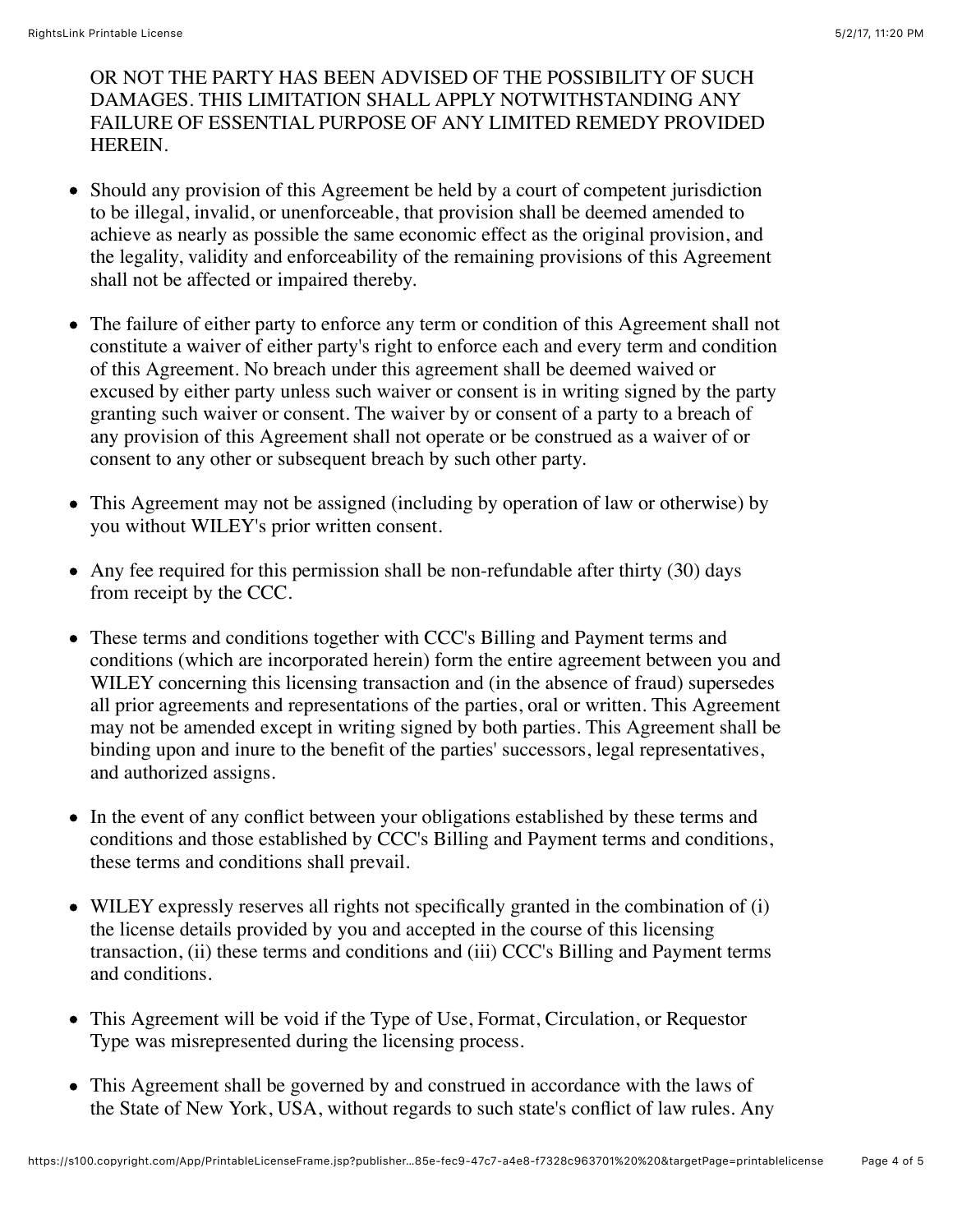legal action, suit or proceeding arising out of or relating to these Terms and Conditions or the breach thereof shall be instituted in a court of competent jurisdiction in New York County in the State of New York in the United States of America and each party hereby consents and submits to the personal jurisdiction of such court, waives any objection to venue in such court and consents to service of process by registered or certified mail, return receipt requested, at the last known address of such party.

# **WILEY OPEN ACCESS TERMS AND CONDITIONS**

Wiley Publishes Open Access Articles in fully Open Access Journals and in Subscription journals offering Online Open. Although most of the fully Open Access journals publish open access articles under the terms of the Creative Commons Attribution (CC BY) License only, the subscription journals and a few of the Open Access Journals offer a choice of Creative Commons Licenses. The license type is clearly identified on the article.

# **The Creative Commons Attribution License**

The [Creative Commons Attribution License \(CC-BY\)](http://creativecommons.org/licenses/by/3.0/) allows users to copy, distribute and transmit an article, adapt the article and make commercial use of the article. The CC-BY license permits commercial and non-

# **Creative Commons Attribution Non-Commercial License**

The [Creative Commons Attribution Non-Commercial \(CC-BY-NC\)License](http://creativecommons.org/licenses/by-nc/3.0/) permits use, distribution and reproduction in any medium, provided the original work is properly cited and is not used for commercial purposes.(see below)

# **Creative Commons Attribution-Non-Commercial-NoDerivs License**

The [Creative Commons Attribution Non-Commercial-NoDerivs License](http://creativecommons.org/licenses/by-nc-nd/3.0/) (CC-BY-NC-ND) permits use, distribution and reproduction in any medium, provided the original work is properly cited, is not used for commercial purposes and no modifications or adaptations are made. (see below)

# **Use by commercial "for-profit" organizations**

Use of Wiley Open Access articles for commercial, promotional, or marketing purposes requires further explicit permission from Wiley and will be subject to a fee. Further details can be found on Wiley Online Library <http://olabout.wiley.com/WileyCDA/Section/id-410895.html>

**Other Terms and Conditions:**

# **v1.10 Last updated September 2015**

**Questions? [customercare@copyright.com](mailto:customercare@copyright.com) or +1-855-239-3415 (toll free in the US) or +1-978-646-2777.**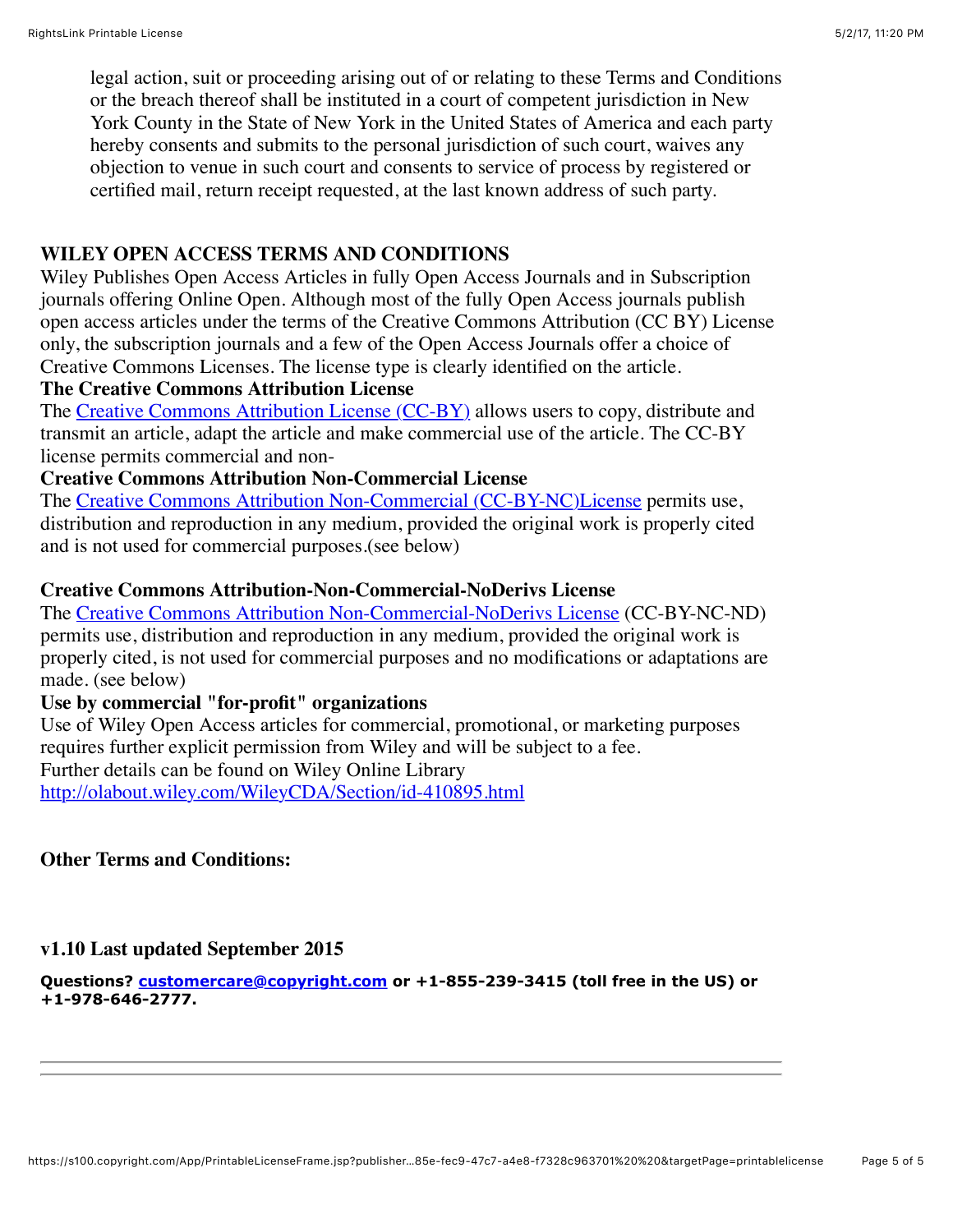#### **ELSEVIER LICENSE TERMS AND CONDITIONS**

Apr 09, 2017

This Agreement between Elizabeth S Childress ("You") and Elsevier ("Elsevier") consists of your license details and the terms and conditions provided by Elsevier and Copyright Clearance Center.

| License Number                                  | 4084940390073                                                                                                                                            |
|-------------------------------------------------|----------------------------------------------------------------------------------------------------------------------------------------------------------|
| License date                                    | Apr 09, 2017                                                                                                                                             |
| Licensed Content Publisher                      | Elsevier                                                                                                                                                 |
|                                                 | Licensed Content Publication Bioorganic & Medicinal Chemistry Letters                                                                                    |
| <b>Licensed Content Title</b>                   | Structure-activity relationship studies of the lipophilic tail region of<br>sphingosine kinase 2 inhibitors                                              |
| Licensed Content Author                         | Molly D. Congdon, Elizabeth S. Childress, Neeraj N.<br>Patwardhan, James Gumkowski, Emily A. Morris, Yugesh Kharel, Kevin<br>R. Lynch, Webster L. Santos |
| <b>Licensed Content Date</b>                    | 1 November 2015                                                                                                                                          |
| <b>Licensed Content Volume</b>                  | 25                                                                                                                                                       |
| <b>Licensed Content Issue</b>                   | 21                                                                                                                                                       |
| <b>Licensed Content Pages</b>                   | 5                                                                                                                                                        |
| <b>Start Page</b>                               | 4956                                                                                                                                                     |
| <b>End Page</b>                                 | 4960                                                                                                                                                     |
| <b>Type of Use</b>                              | reuse in a thesis/dissertation                                                                                                                           |
| Portion                                         | full article                                                                                                                                             |
| Format                                          | both print and electronic                                                                                                                                |
| Are you the author of this<br>Elsevier article? | Yes                                                                                                                                                      |
| Will you be translating?                        | No                                                                                                                                                       |
| Order reference number                          |                                                                                                                                                          |
| Title of your<br>thesis/dissertation            | Structure-Activity Relationship Studies of Sphingosine Kinase<br>Inhibitors and Mitochondrial Uncouplers                                                 |
| Expected completion date                        | Jun 2017                                                                                                                                                 |
| Estimated size (number of 500<br>pages)         |                                                                                                                                                          |
| Elsevier VAT number                             | GB 494 6272 12                                                                                                                                           |
| <b>Requestor Location</b>                       | Elizabeth S Childress<br>600 Houndschase Lane<br>Apartment F                                                                                             |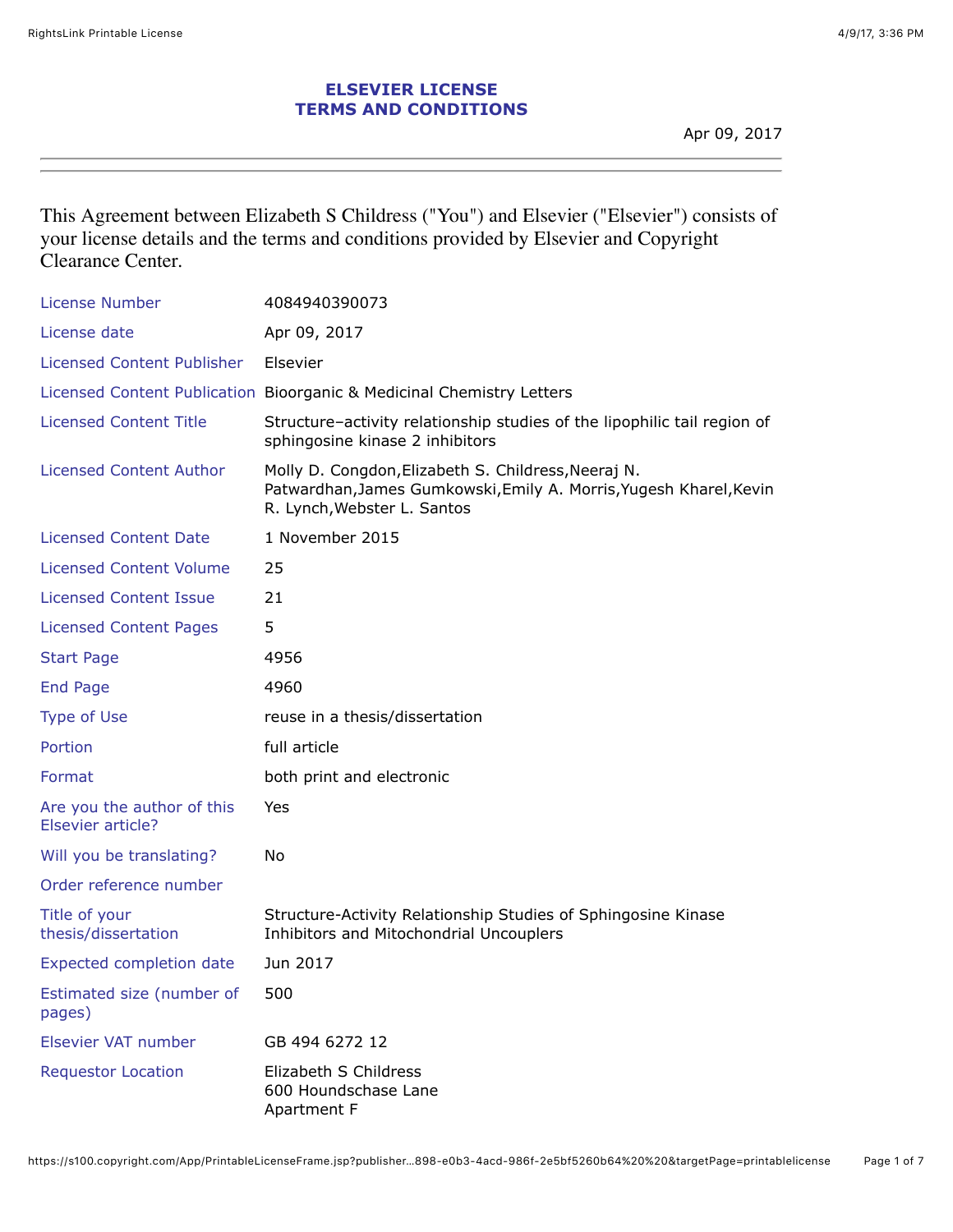|                      | BLACKSBURG, VA 24060<br>United States<br>Attn: Elizabeth S Childress |
|----------------------|----------------------------------------------------------------------|
| Publisher Tax ID     | 98-0397604                                                           |
| Total                | 0.00 USD                                                             |
| Towns and Conditions |                                                                      |

Terms and Conditions

# **INTRODUCTION**

1. The publisher for this copyrighted material is Elsevier. By clicking "accept" in connection with completing this licensing transaction, you agree that the following terms and conditions apply to this transaction (along with the Billing and Payment terms and conditions established by Copyright Clearance Center, Inc. ("CCC"), at the time that you opened your Rightslink account and that are available at any time at [http://myaccount.copyright.com](http://myaccount.copyright.com/)).

# **GENERAL TERMS**

2. Elsevier hereby grants you permission to reproduce the aforementioned material subject to the terms and conditions indicated.

3. Acknowledgement: If any part of the material to be used (for example, figures) has appeared in our publication with credit or acknowledgement to another source, permission must also be sought from that source. If such permission is not obtained then that material may not be included in your publication/copies. Suitable acknowledgement to the source must be made, either as a footnote or in a reference list at the end of your publication, as follows:

"Reprinted from Publication title, Vol /edition number, Author(s), Title of article / title of chapter, Pages No., Copyright (Year), with permission from Elsevier [OR APPLICABLE SOCIETY COPYRIGHT OWNER]." Also Lancet special credit - "Reprinted from The Lancet, Vol. number, Author(s), Title of article, Pages No., Copyright (Year), with permission from Elsevier."

4. Reproduction of this material is confined to the purpose and/or media for which permission is hereby given.

5. Altering/Modifying Material: Not Permitted. However figures and illustrations may be altered/adapted minimally to serve your work. Any other abbreviations, additions, deletions and/or any other alterations shall be made only with prior written authorization of Elsevier Ltd. (Please contact Elsevier at [permissions@elsevier.com](mailto:permissions@elsevier.com)). No modifications can be made to any Lancet figures/tables and they must be reproduced in full.

6. If the permission fee for the requested use of our material is waived in this instance, please be advised that your future requests for Elsevier materials may attract a fee.

7. Reservation of Rights: Publisher reserves all rights not specifically granted in the combination of (i) the license details provided by you and accepted in the course of this licensing transaction, (ii) these terms and conditions and (iii) CCC's Billing and Payment terms and conditions.

8. License Contingent Upon Payment: While you may exercise the rights licensed immediately upon issuance of the license at the end of the licensing process for the transaction, provided that you have disclosed complete and accurate details of your proposed use, no license is finally effective unless and until full payment is received from you (either by publisher or by CCC) as provided in CCC's Billing and Payment terms and conditions. If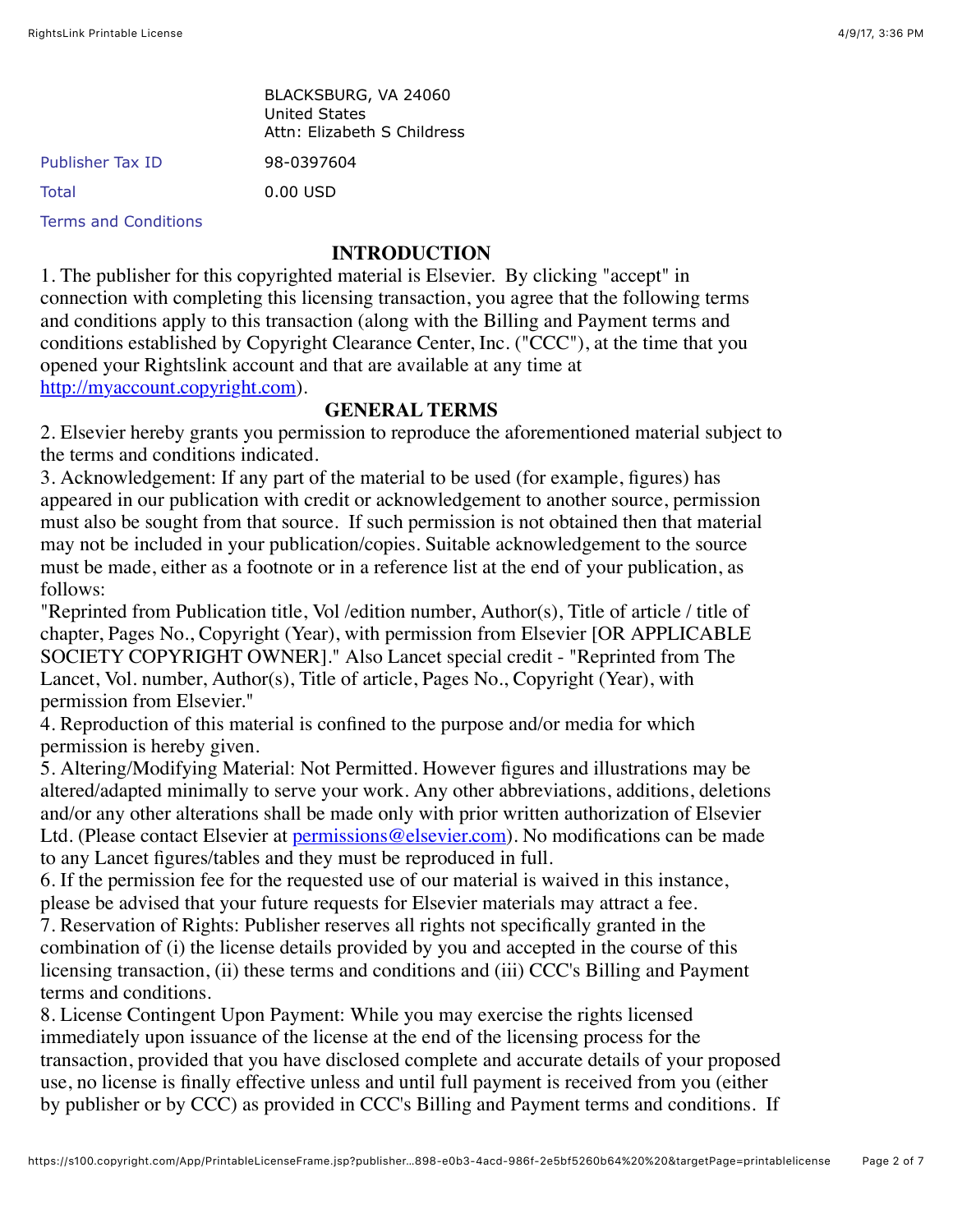full payment is not received on a timely basis, then any license preliminarily granted shall be deemed automatically revoked and shall be void as if never granted. Further, in the event that you breach any of these terms and conditions or any of CCC's Billing and Payment terms and conditions, the license is automatically revoked and shall be void as if never granted. Use of materials as described in a revoked license, as well as any use of the materials beyond the scope of an unrevoked license, may constitute copyright infringement and publisher reserves the right to take any and all action to protect its copyright in the materials.

9. Warranties: Publisher makes no representations or warranties with respect to the licensed material.

10. Indemnity: You hereby indemnify and agree to hold harmless publisher and CCC, and their respective officers, directors, employees and agents, from and against any and all claims arising out of your use of the licensed material other than as specifically authorized pursuant to this license.

11. No Transfer of License: This license is personal to you and may not be sublicensed, assigned, or transferred by you to any other person without publisher's written permission. 12. No Amendment Except in Writing: This license may not be amended except in a writing signed by both parties (or, in the case of publisher, by CCC on publisher's behalf). 13. Objection to Contrary Terms: Publisher hereby objects to any terms contained in any purchase order, acknowledgment, check endorsement or other writing prepared by you, which terms are inconsistent with these terms and conditions or CCC's Billing and Payment terms and conditions. These terms and conditions, together with CCC's Billing and Payment terms and conditions (which are incorporated herein), comprise the entire agreement between you and publisher (and CCC) concerning this licensing transaction. In the event of any conflict between your obligations established by these terms and conditions and those established by CCC's Billing and Payment terms and conditions, these terms and conditions shall control.

14. Revocation: Elsevier or Copyright Clearance Center may deny the permissions described in this License at their sole discretion, for any reason or no reason, with a full refund payable to you. Notice of such denial will be made using the contact information provided by you. Failure to receive such notice will not alter or invalidate the denial. In no event will Elsevier or Copyright Clearance Center be responsible or liable for any costs, expenses or damage incurred by you as a result of a denial of your permission request, other than a refund of the amount(s) paid by you to Elsevier and/or Copyright Clearance Center for denied permissions.

# **LIMITED LICENSE**

The following terms and conditions apply only to specific license types:

15. **Translation**: This permission is granted for non-exclusive world **English** rights only unless your license was granted for translation rights. If you licensed translation rights you may only translate this content into the languages you requested. A professional translator must perform all translations and reproduce the content word for word preserving the integrity of the article.

16. **Posting licensed content on any Website**: The following terms and conditions apply as follows: Licensing material from an Elsevier journal: All content posted to the web site must maintain the copyright information line on the bottom of each image; A hyper-text must be included to the Homepage of the journal from which you are licensing at <http://www.sciencedirect.com/science/journal/xxxxx>or the Elsevier homepage for books at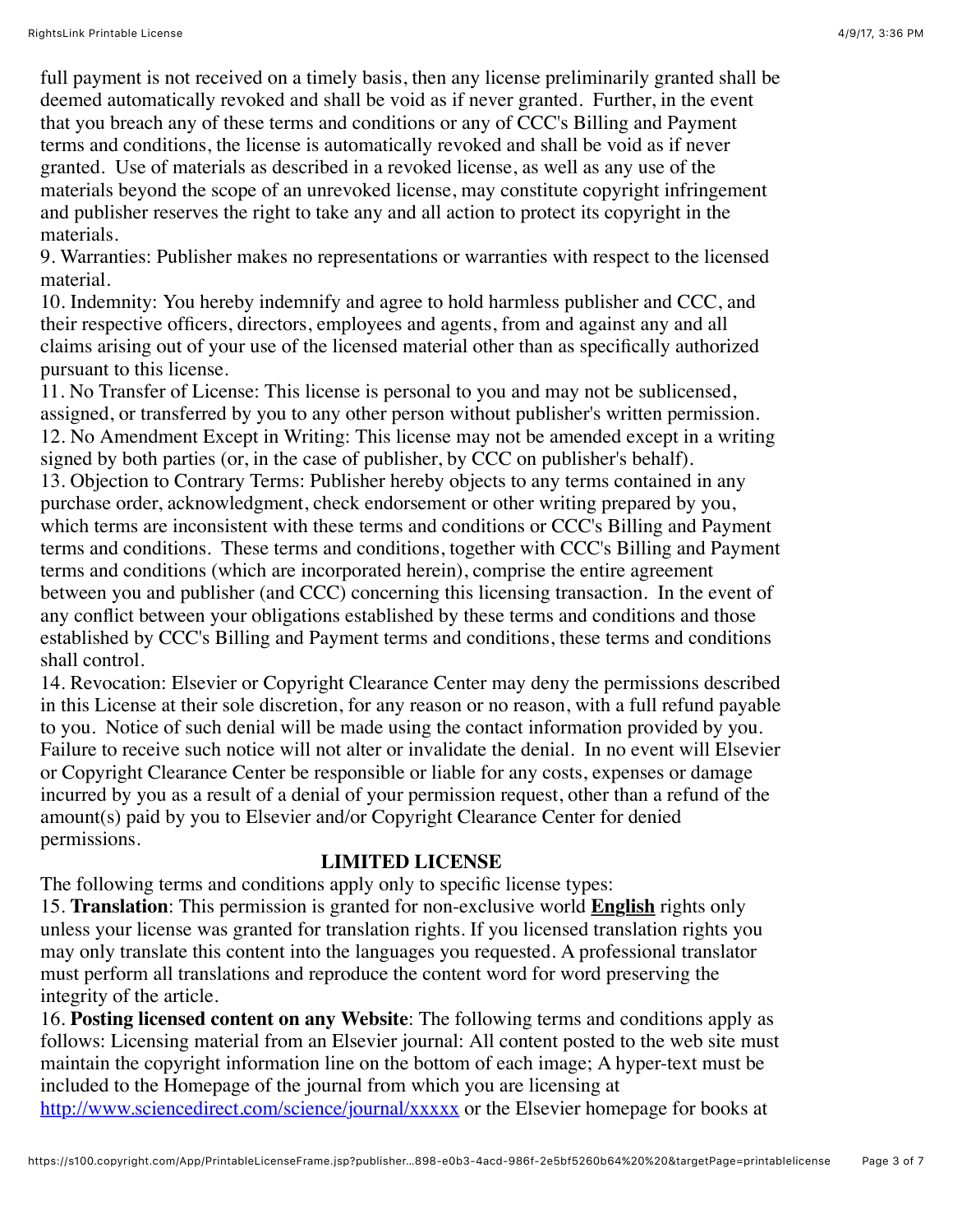[http://www.elsevier.com](http://www.elsevier.com/); Central Storage: This license does not include permission for a scanned version of the material to be stored in a central repository such as that provided by Heron/XanEdu.

Licensing material from an Elsevier book: A hyper-text link must be included to the Elsevier homepage at [http://www.elsevier.com](http://www.elsevier.com/) . All content posted to the web site must maintain the copyright information line on the bottom of each image.

**Posting licensed content on Electronic reserve**: In addition to the above the following clauses are applicable: The web site must be password-protected and made available only to bona fide students registered on a relevant course. This permission is granted for 1 year only. You may obtain a new license for future website posting.

17. **For journal authors:** the following clauses are applicable in addition to the above: **Preprints:**

A preprint is an author's own write-up of research results and analysis, it has not been peerreviewed, nor has it had any other value added to it by a publisher (such as formatting, copyright, technical enhancement etc.).

Authors can share their preprints anywhere at any time. Preprints should not be added to or enhanced in any way in order to appear more like, or to substitute for, the final versions of articles however authors can update their preprints on arXiv or RePEc with their Accepted Author Manuscript (see below).

If accepted for publication, we encourage authors to link from the preprint to their formal publication via its DOI. Millions of researchers have access to the formal publications on ScienceDirect, and so links will help users to find, access, cite and use the best available version. Please note that Cell Press, The Lancet and some society-owned have different preprint policies. Information on these policies is available on the journal homepage. **Accepted Author Manuscripts:** An accepted author manuscript is the manuscript of an article that has been accepted for publication and which typically includes authorincorporated changes suggested during submission, peer review and editor-author

communications.

Authors can share their accepted author manuscript:

- immediately
	- via their non-commercial person homepage or blog
	- by updating a preprint in arXiv or RePEc with the accepted manuscript
	- via their research institute or institutional repository for internal institutional uses or as part of an invitation-only research collaboration work-group
	- directly by providing copies to their students or to research collaborators for their personal use
	- for private scholarly sharing as part of an invitation-only work group on commercial sites with which Elsevier has an agreement
- After the embargo period
	- via non-commercial hosting platforms such as their institutional repository
	- via commercial sites with which Elsevier has an agreement

In all cases accepted manuscripts should:

• link to the formal publication via its DOI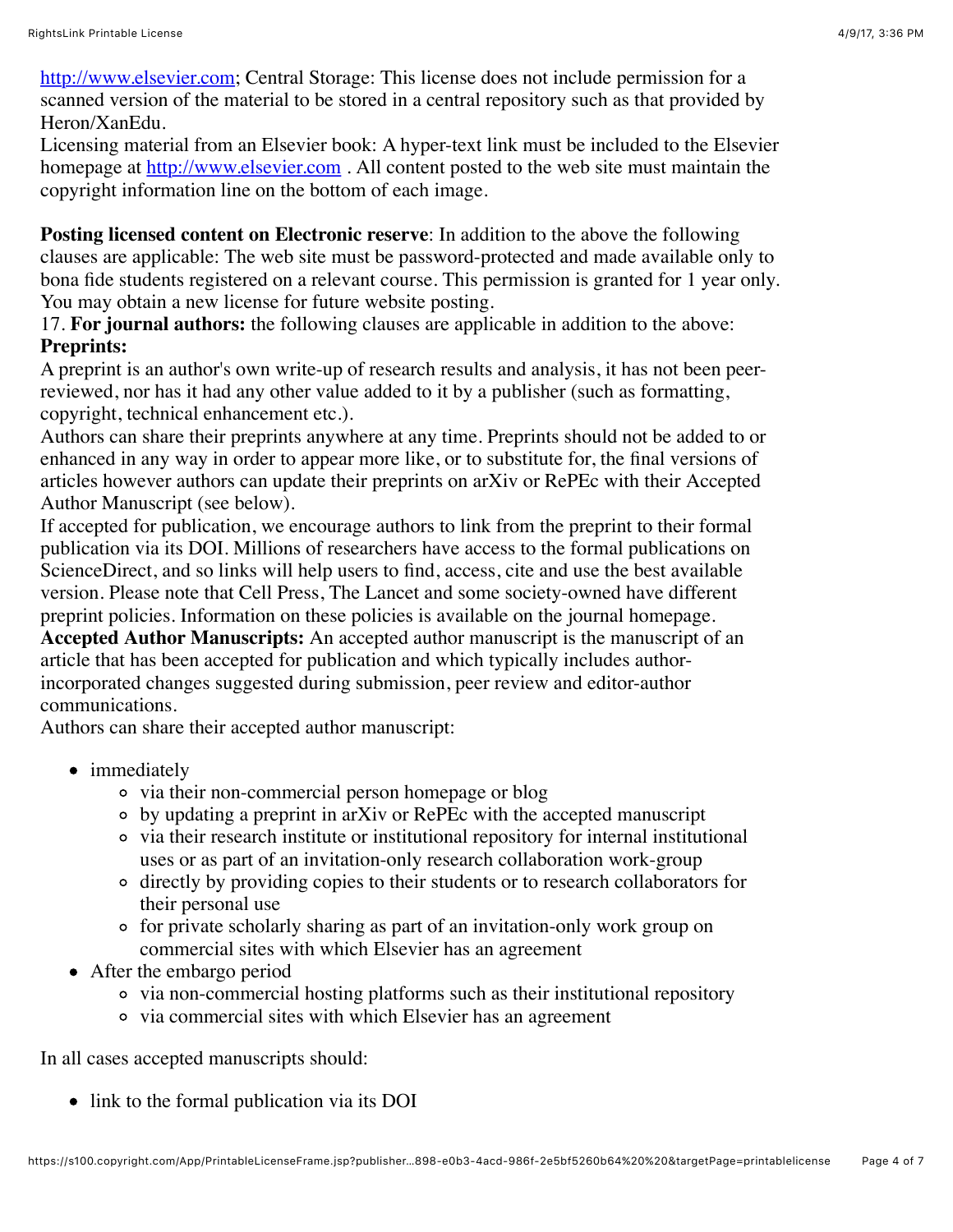- bear a CC-BY-NC-ND license this is easy to do
- if aggregated with other manuscripts, for example in a repository or other site, be shared in alignment with our hosting policy not be added to or enhanced in any way to appear more like, or to substitute for, the published journal article.

**Published journal article (JPA):** A published journal article (PJA) is the definitive final record of published research that appears or will appear in the journal and embodies all value-adding publishing activities including peer review co-ordination, copy-editing, formatting, (if relevant) pagination and online enrichment.

Policies for sharing publishing journal articles differ for subscription and gold open access articles:

**Subscription Articles:** If you are an author, please share a link to your article rather than the full-text. Millions of researchers have access to the formal publications on ScienceDirect, and so links will help your users to find, access, cite, and use the best available version. Theses and dissertations which contain embedded PJAs as part of the formal submission can be posted publicly by the awarding institution with DOI links back to the formal publications on ScienceDirect.

If you are affiliated with a library that subscribes to ScienceDirect you have additional private sharing rights for others' research accessed under that agreement. This includes use for classroom teaching and internal training at the institution (including use in course packs and courseware programs), and inclusion of the article for grant funding purposes.

**Gold Open Access Articles:** May be shared according to the author-selected end-user license and should contain a [CrossMark logo](http://www.crossref.org/crossmark/index.html), the end user license, and a DOI link to the formal publication on ScienceDirect.

Please refer to Elsevier's **posting policy** for further information.

18. **For book authors** the following clauses are applicable in addition to the above: Authors are permitted to place a brief summary of their work online only. You are not allowed to download and post the published electronic version of your chapter, nor may you scan the printed edition to create an electronic version. **Posting to a repository:** Authors are permitted to post a summary of their chapter only in their institution's repository.

19. **Thesis/Dissertation**: If your license is for use in a thesis/dissertation your thesis may be submitted to your institution in either print or electronic form. Should your thesis be published commercially, please reapply for permission. These requirements include permission for the Library and Archives of Canada to supply single copies, on demand, of the complete thesis and include permission for Proquest/UMI to supply single copies, on demand, of the complete thesis. Should your thesis be published commercially, please reapply for permission. Theses and dissertations which contain embedded PJAs as part of the formal submission can be posted publicly by the awarding institution with DOI links back to the formal publications on ScienceDirect.

# **Elsevier Open Access Terms and Conditions**

You can publish open access with Elsevier in hundreds of open access journals or in nearly 2000 established subscription journals that support open access publishing. Permitted third party re-use of these open access articles is defined by the author's choice of Creative Commons user license. See our <u>open access license policy</u> for more information. **Terms & Conditions applicable to all Open Access articles published with Elsevier:** Any reuse of the article must not represent the author as endorsing the adaptation of the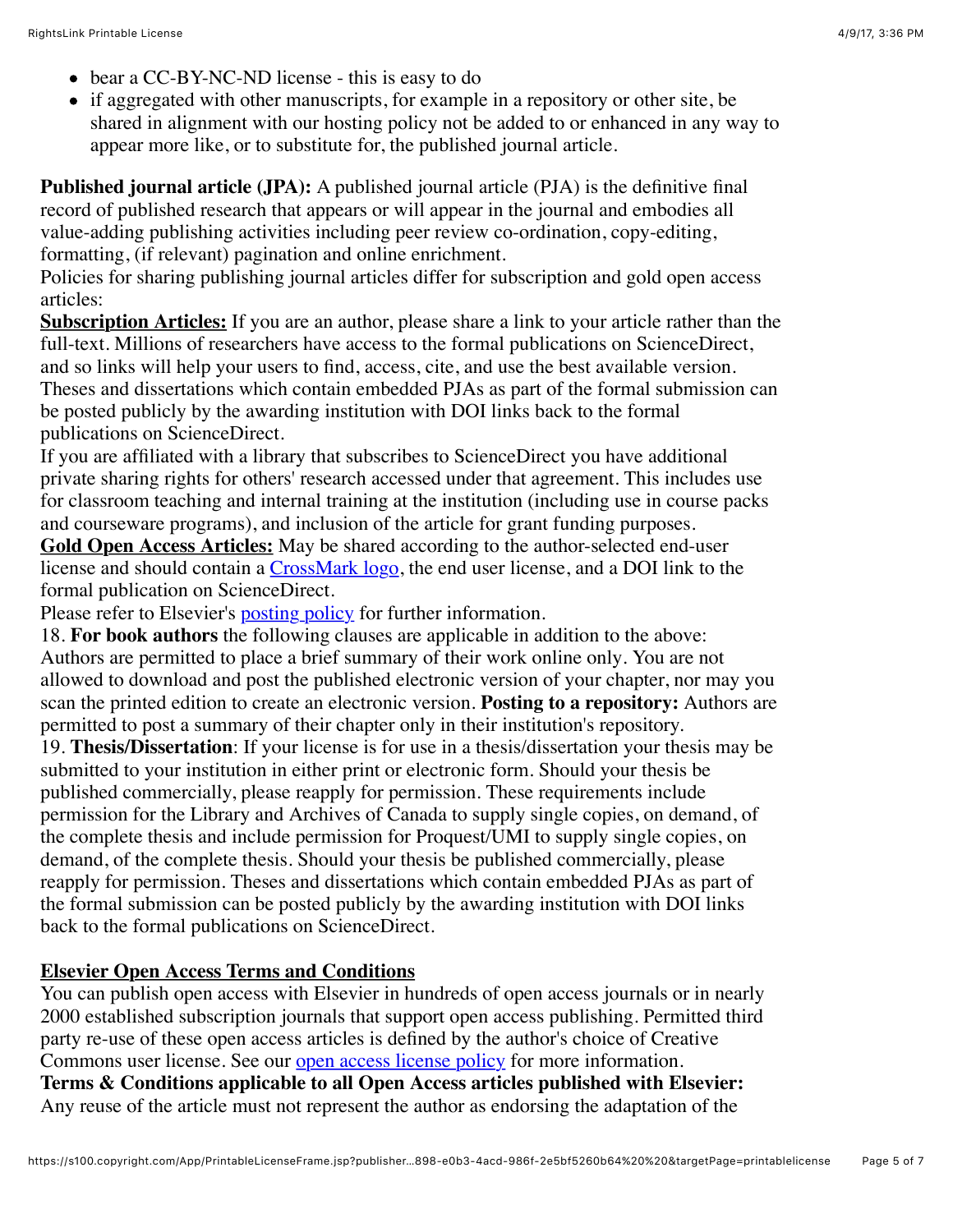article nor should the article be modified in such a way as to damage the author's honour or reputation. If any changes have been made, such changes must be clearly indicated. The author(s) must be appropriately credited and we ask that you include the end user license and a DOI link to the formal publication on ScienceDirect.

If any part of the material to be used (for example, figures) has appeared in our publication with credit or acknowledgement to another source it is the responsibility of the user to ensure their reuse complies with the terms and conditions determined by the rights holder.

**Additional Terms & Conditions applicable to each Creative Commons user license: CC BY:** The CC-BY license allows users to copy, to create extracts, abstracts and new works from the Article, to alter and revise the Article and to make commercial use of the Article (including reuse and/or resale of the Article by commercial entities), provided the user gives appropriate credit (with a link to the formal publication through the relevant DOI), provides a link to the license, indicates if changes were made and the licensor is not represented as endorsing the use made of the work. The full details of the license are available at <http://creativecommons.org/licenses/by/4.0>.

**CC BY NC SA:** The CC BY-NC-SA license allows users to copy, to create extracts, abstracts and new works from the Article, to alter and revise the Article, provided this is not done for commercial purposes, and that the user gives appropriate credit (with a link to the formal publication through the relevant DOI), provides a link to the license, indicates if changes were made and the licensor is not represented as endorsing the use made of the work. Further, any new works must be made available on the same conditions. The full details of the license are available at [http://creativecommons.org/licenses/by-nc-sa/4.0.](http://creativecommons.org/licenses/by-nc-sa/4.0)

**CC BY NC ND:** The CC BY-NC-ND license allows users to copy and distribute the Article, provided this is not done for commercial purposes and further does not permit distribution of the Article if it is changed or edited in any way, and provided the user gives appropriate credit (with a link to the formal publication through the relevant DOI), provides a link to the license, and that the licensor is not represented as endorsing the use made of the work. The full details of the license are available at [http://creativecommons.org/licenses/by-nc-nd/4.0.](http://creativecommons.org/licenses/by-nc-nd/4.0) Any commercial reuse of Open Access articles published with a CC BY NC SA or CC BY NC ND license requires permission from Elsevier and will be subject to a fee. Commercial reuse includes:

- Associating advertising with the full text of the Article
- Charging fees for document delivery or access
- Article aggregation
- Systematic distribution via e-mail lists or share buttons

Posting or linking by commercial companies for use by customers of those companies.

# 20. **Other Conditions**:

# v1.9

**Questions? [customercare@copyright.com](mailto:customercare@copyright.com) or +1-855-239-3415 (toll free in the US) or +1-978-646-2777.**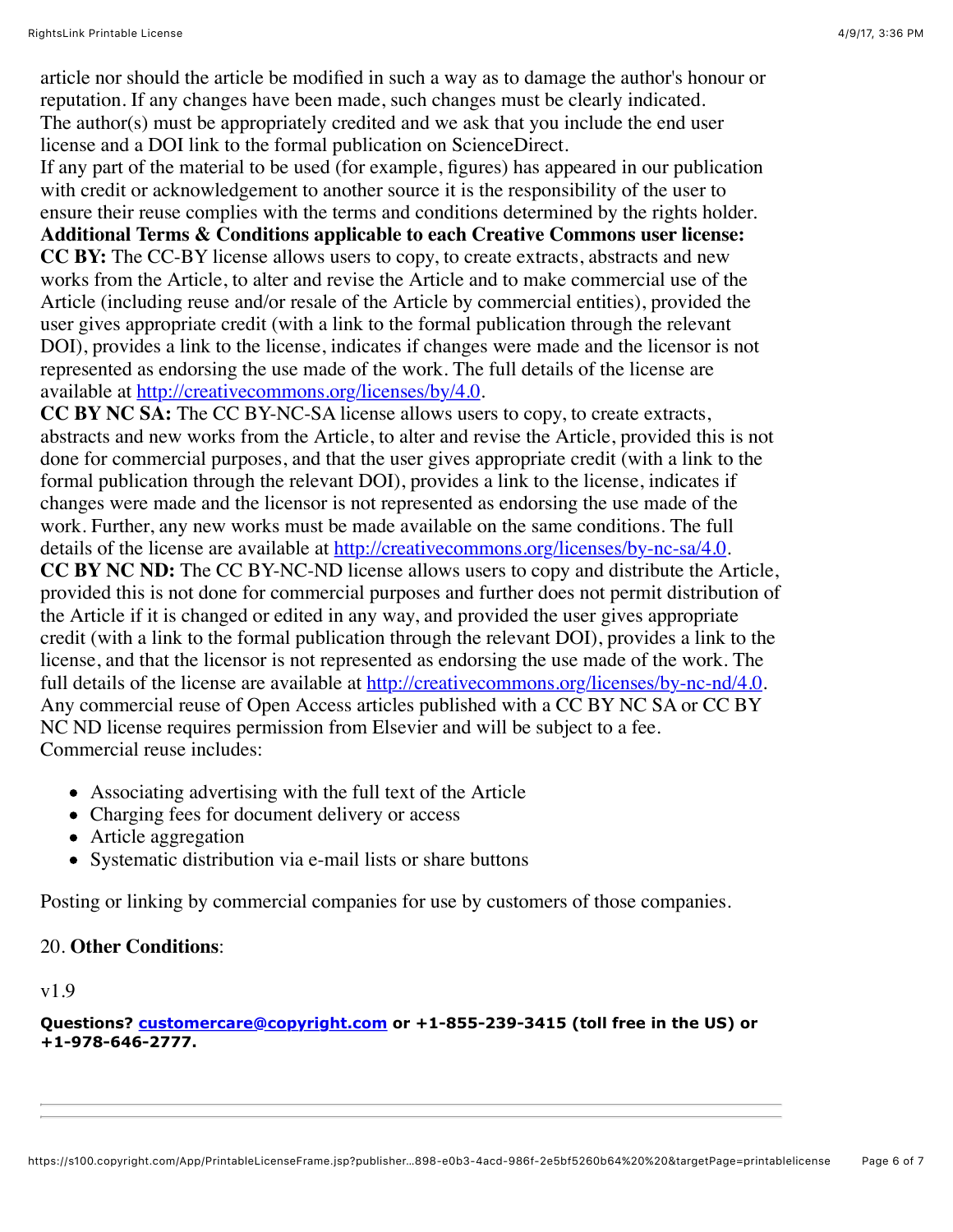RightsLink Printable License 4/9/17, 3)36 PM